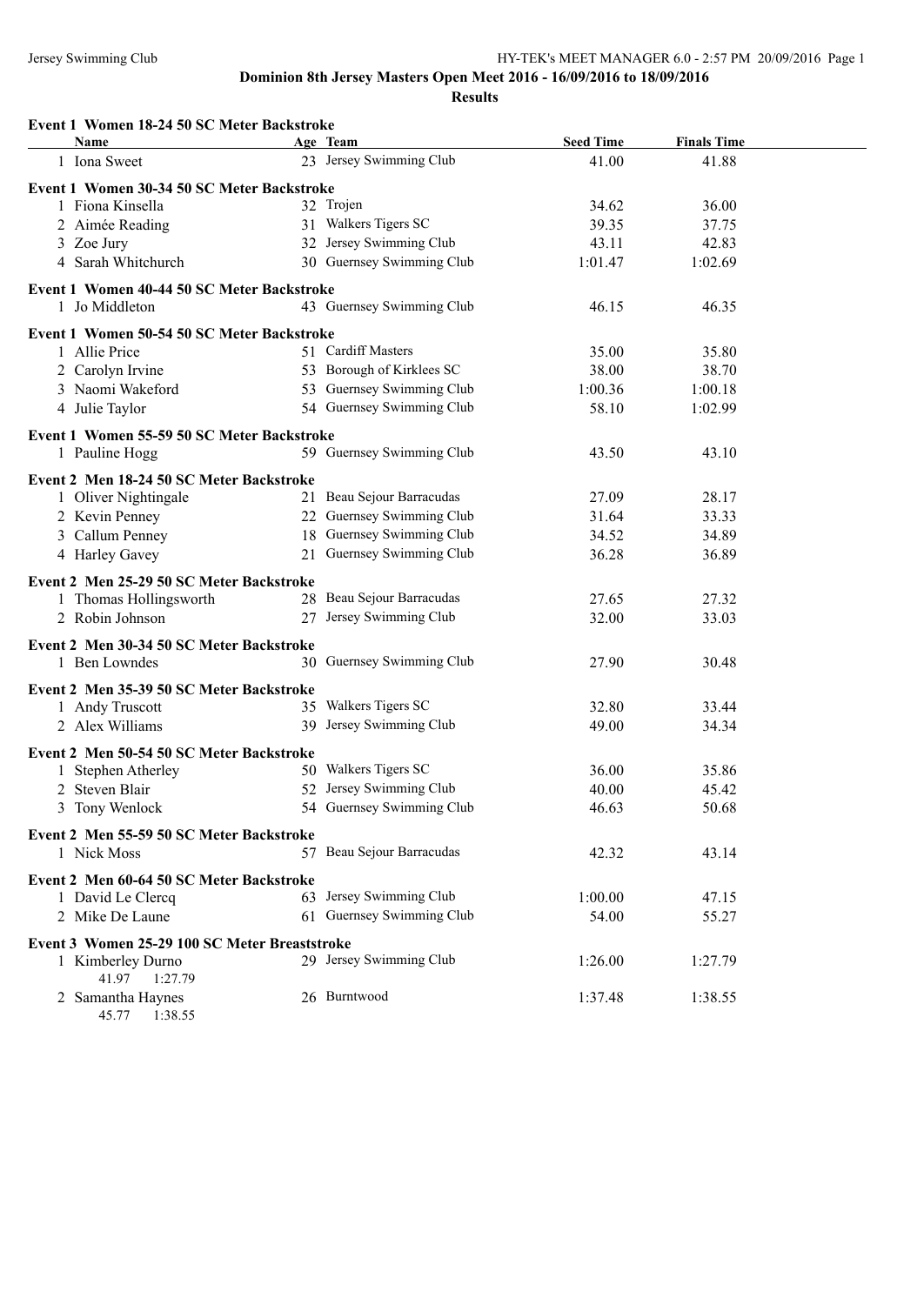| Event 3 Women 30-34 100 SC Meter Breaststroke |         |          |                                      |          |          |                     |          |
|-----------------------------------------------|---------|----------|--------------------------------------|----------|----------|---------------------|----------|
| 1 Zoe Jury                                    |         |          | 32 Jersey Swimming Club              |          |          | 1:46.25             | 1:45.32  |
| 49.14<br>1:45.32                              |         |          |                                      |          |          |                     |          |
| 2 Sarah Whitchurch                            |         |          | 30 Guernsey Swimming Club            |          |          | 3:13.16             | 3:09.62  |
| 1:30.21<br>3:09.62                            |         |          |                                      |          |          |                     |          |
| Event 3 Women 50-54 100 SC Meter Breaststroke |         |          |                                      |          |          |                     |          |
| 1 Allie Price                                 |         |          | 51 Cardiff Masters                   |          |          | 1:28.00             | 1:28.11  |
| 42.42<br>1:28.11                              |         |          |                                      |          |          |                     |          |
| Event 4 Men 18-24 100 SC Meter Breaststroke   |         |          |                                      |          |          |                     |          |
| 1 Callum Penney                               |         |          | 18 Guernsey Swimming Club            |          |          | 1:22.40             | 1:25.13  |
| 39.63<br>1:25.13                              |         |          |                                      |          |          |                     |          |
| 2 Harley Gavey                                |         |          | 21 Guernsey Swimming Club            |          |          | 1:30.09             | 1:31.85  |
| 42.17 1:31.85                                 |         |          |                                      |          |          |                     |          |
| Event 4 Men 30-34 100 SC Meter Breaststroke   |         |          |                                      |          |          |                     |          |
| 1 Ben Lowndes                                 |         |          | 30 Guernsey Swimming Club            |          |          | 1:06.55             | 1:13.82  |
| 34.64<br>1:13.82                              |         |          |                                      |          |          |                     |          |
| Event 4 Men 35-39 100 SC Meter Breaststroke   |         |          |                                      |          |          |                     |          |
| 1 Andy Truscott                               |         |          | 35 Walkers Tigers SC                 |          |          | 1:30.10             | 1:27.26  |
| 40.54 1:27.26                                 |         |          |                                      |          |          |                     |          |
| Event 4 Men 45-49 100 SC Meter Breaststroke   |         |          |                                      |          |          |                     |          |
| 1 Ian Morgan                                  |         |          | 45 Burntwood                         |          |          | 1:20.08             | 1:19.86  |
| 37.68<br>1:19.86                              |         |          |                                      |          |          |                     |          |
| 2 Alexis Mansell                              |         |          | 49 Beau Sejour Barracudas            |          |          | 1:29.36             | 1:32.06  |
| 43.24 1:32.06                                 |         |          |                                      |          |          |                     |          |
|                                               |         |          |                                      |          |          |                     |          |
| Event 4 Men 50-54 100 SC Meter Breaststroke   |         |          |                                      |          |          |                     |          |
| 1 Stephen Atherley                            |         |          | 50 Walkers Tigers SC                 |          |          | 1:25.00             | 1:22.97  |
| 39.60<br>1:22.97                              |         |          |                                      |          |          |                     |          |
| Event 4 Men 55-59 100 SC Meter Breaststroke   |         |          |                                      |          |          |                     |          |
| 1 William Widdowson                           |         |          | 58 Aquatic Masters Team              |          |          | 1:30.00             | 1:31.86  |
| 1:31.86<br>44.73                              |         |          |                                      |          |          |                     |          |
| Event 4 Men 60-64 100 SC Meter Breaststroke   |         |          |                                      |          |          |                     |          |
| 1 Mike De Laune                               |         |          | 61 Guernsey Swimming Club            |          |          | 2:01.00             | 1:59.64  |
| 57.29<br>1:59.64                              |         |          |                                      |          |          |                     |          |
| Event 5 Women 40-44 800 SC Meter Freestyle    |         |          |                                      |          |          |                     |          |
| 1 Kirsten Cameron                             |         |          | 43 East Leeds SC                     |          |          | 9:00.00             | 9:05.64  |
| 31.39<br>1:05.06                              | 1:39.09 | 2:13.54  | 2:47.66                              | 3:21.95  | 3:56.18  | 4:30.68             |          |
| 5:05.26<br>5:39.78                            | 6:14.36 | 6:48.82  | 7:23.72                              | 7:58.72  | 8:32.91  | 9:05.64             |          |
| 2 Pippa Worth                                 |         |          | 41 Jersey Swimming Club              |          |          | 12:20.00            | 12:18.32 |
| 40.21<br>1:24.80                              | 2:10.52 | 2:57.13  | 3:43.73                              | 4:30.66  | 5:17.76  | 6:04.82             |          |
| 6:51.85<br>7:39.03                            | 8:25.69 | 9:12.47  | 9:59.37                              | 10:45.83 | 12:18.32 |                     |          |
| Event 5 Women 45-49 800 SC Meter Freestyle    |         |          |                                      |          |          |                     |          |
| 1 Wendy Trehiou                               |         |          | 47 Jersey Long Distance Swimming     |          |          | NT                  | 13:54.02 |
| 44.59<br>1:34.54                              | 2:27.32 | 3:20.49  | 4:13.76                              | 5:06.94  | 6:00.53  | 6:53.28             |          |
| 7:46.74<br>8:40.14                            | 9:33.12 | 10:26.28 | 11:18.61                             | 12:11.46 | 13:54.02 |                     |          |
| Event 5 Women 55-59 800 SC Meter Freestyle    |         |          |                                      |          |          |                     |          |
| 1 Pauline Hogg<br>41.18<br>1:27.83            | 2:15.80 | 3:04.61  | 59 Guernsey Swimming Club<br>3:53.29 | 4:42.09  | 5:30.75  | 13:08.50<br>6:19.49 | 12:37.98 |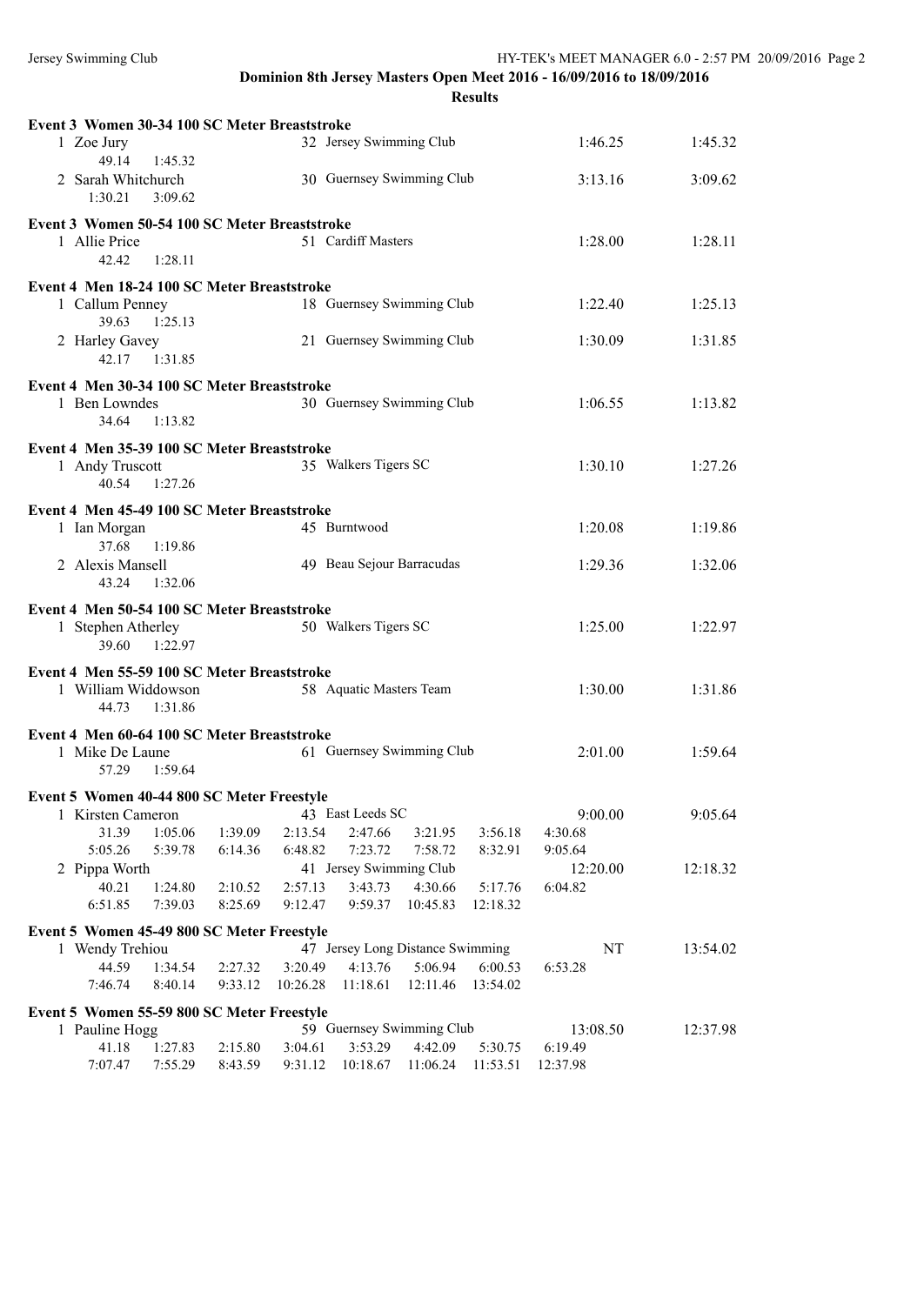| Event 5 Women 60-64 800 SC Meter Freestyle  |                   |                     |          |          |                           |                           |          |          |          |
|---------------------------------------------|-------------------|---------------------|----------|----------|---------------------------|---------------------------|----------|----------|----------|
|                                             | 1 Jane Le Quesne  |                     |          |          | 63 Jersey Swimming Club   |                           |          | 16:40.00 | 16:58.66 |
|                                             | 57.51             | 2:00.02             | 3:04.20  | 4:08.61  | 5:13.23                   | 6:17.76                   | 7:20.79  | 8:25.63  |          |
|                                             | 9:30.73           | 10:35.45            | 11:40.75 | 12:44.94 | 13:49.04                  | 14:52.50                  | 15:55.42 | 16:58.66 |          |
| Event 5 Women 85-89 800 SC Meter Freestyle  |                   |                     |          |          |                           |                           |          |          |          |
|                                             | 1 Jane Asher      |                     |          |          | 85 Kings Cormorants SC    |                           |          | 15:00.00 | 14:24.83 |
|                                             | 47.42             | 1:40.03             | 2:35.55  | 3:30.14  | 4:24.74                   | 5:19.05                   | 6:14.27  | 7:08.15  |          |
|                                             | 7:47.09           | 8:02.23             | 8:45.40  | 9:18.89  | 9:49.89                   | 10:45.50                  | 13:32.38 | 14:24.83 |          |
| Event 5 Men 50-54 800 SC Meter Freestyle    |                   |                     |          |          |                           |                           |          |          |          |
|                                             | 1 John Carnegie   |                     |          |          | 53 Jersey Swimming Club   |                           |          | 12:23.00 | 12:11.30 |
|                                             | 38.05             | 1:20.01             | 2:04.58  | 2:50.72  | 3:37.02                   | 4:24.33                   | 5:12.20  | 6:00.28  |          |
|                                             | 6:48.81           | 7:36.69             | 8:24.58  | 9:10.89  | 9:56.91                   | 10:42.75                  | 11:28.48 | 12:11.30 |          |
| Event 5 Men 55-59 800 SC Meter Freestyle    |                   |                     |          |          |                           |                           |          |          |          |
|                                             | 1 Nick Moss       |                     |          |          | 57 Beau Sejour Barracudas |                           |          | 11:17.17 | 11:24.08 |
|                                             | 38.77             | 1:21.44             | 2:48.88  | 3:32.21  | 4:16.57                   | 4:59.63                   | 5:43.18  | 6:26.30  |          |
|                                             | 7:09.46           | 7:52.61             | 8:35.36  |          | 10:01.02                  |                           | 10:43.54 | 11:24.08 |          |
| Event 7 Women 25-29 200 SC Meter IM         |                   |                     |          |          |                           |                           |          |          |          |
|                                             | 1 Jenny Jones     |                     |          |          | 26 Cardiff Masters        |                           |          | 2:38.00  | 2:35.13  |
|                                             | 32.09             | 1:15.09             | 1:59.76  | 2:35.13  |                           |                           |          |          |          |
| Event 7 Women 40-44 200 SC Meter IM         |                   |                     |          |          |                           |                           |          |          |          |
|                                             | 1 Kirsten Cameron |                     |          |          | 43 East Leeds SC          |                           |          | NT       | 2:39.95  |
|                                             | 36.54             | 1:17.75             | 2:05.48  | 2:39.95  |                           |                           |          |          |          |
| Event 7 Women 55-59 200 SC Meter IM         |                   |                     |          |          |                           |                           |          |          |          |
|                                             | 1 Esther Iseppi   |                     |          |          |                           | 58 Guernsey Swimming Club |          | 2:55.90  | 2:58.99  |
|                                             | 38.76             | 1:25.48             | 2:17.90  | 2:58.99  |                           |                           |          |          |          |
| Event 8 Men 18-24 200 SC Meter IM           |                   |                     |          |          |                           |                           |          |          |          |
|                                             | 1 Kevin Penney    |                     |          |          |                           | 22 Guernsey Swimming Club |          | 2:29.63  | 2:33.47  |
|                                             | 33.14             | 1:10.17             | 1:56.54  | 2:33.47  |                           |                           |          |          |          |
|                                             | 2 Callum Penney   |                     |          |          |                           | 18 Guernsey Swimming Club |          | 2:30.75  | 2:48.61  |
|                                             | 35.99             | 1:19.65             | 2:08.17  | 2:48.61  |                           |                           |          |          |          |
| Event 8 Men 35-39 200 SC Meter IM           |                   |                     |          |          |                           |                           |          |          |          |
|                                             | 1 Richard Philips |                     |          |          | 39 Walkers Tigers SC      |                           |          | 2:28.00  | 2:27.66  |
|                                             | 30.58             | 1:07.67             | 1:51.37  | 2:27.66  |                           |                           |          |          |          |
| Event 8 Men 45-49 200 SC Meter IM           |                   |                     |          |          |                           |                           |          |          |          |
|                                             | 1 Mike Short      |                     |          | 47 None  |                           |                           |          | 2:50.00  | 2:42.87  |
|                                             | 31.30             | 1:13.81             | 2:03.62  | 2:42.87  |                           |                           |          |          |          |
|                                             | 2 Alexis Mansell  |                     |          |          | 49 Beau Sejour Barracudas |                           |          | 2:56.21  | 3:01.76  |
|                                             | 37.68             | 1:28.09             | 2:21.35  | 3:01.76  |                           |                           |          |          |          |
| Event 8 Men 55-59 200 SC Meter IM           |                   |                     |          |          |                           |                           |          |          |          |
|                                             |                   | 1 William Widdowson |          |          | 58 Aquatic Masters Team   |                           |          | 3:10.00  | 3:16.03  |
|                                             | 44.37             | 1:38.14             | 2:32.73  | 3:16.03  |                           |                           |          |          |          |
| Event 9 Women 30-34 1500 SC Meter Freestyle |                   |                     |          |          |                           |                           |          |          |          |
|                                             | 1 Mei Foong Yeoh  |                     |          |          | 32 Inverclyde             |                           |          | 30:00.00 | 31:04.20 |
|                                             | 49.13             | 1:43.61             |          | 3:45.52  |                           | 5:53.74                   |          |          |          |
|                                             |                   | 18:41.36            |          |          |                           | 22:51.43                  | 23:54.59 |          |          |
|                                             |                   | 27:05.47            |          | 29:05.55 | 30:06.26                  | 31:04.20                  |          |          |          |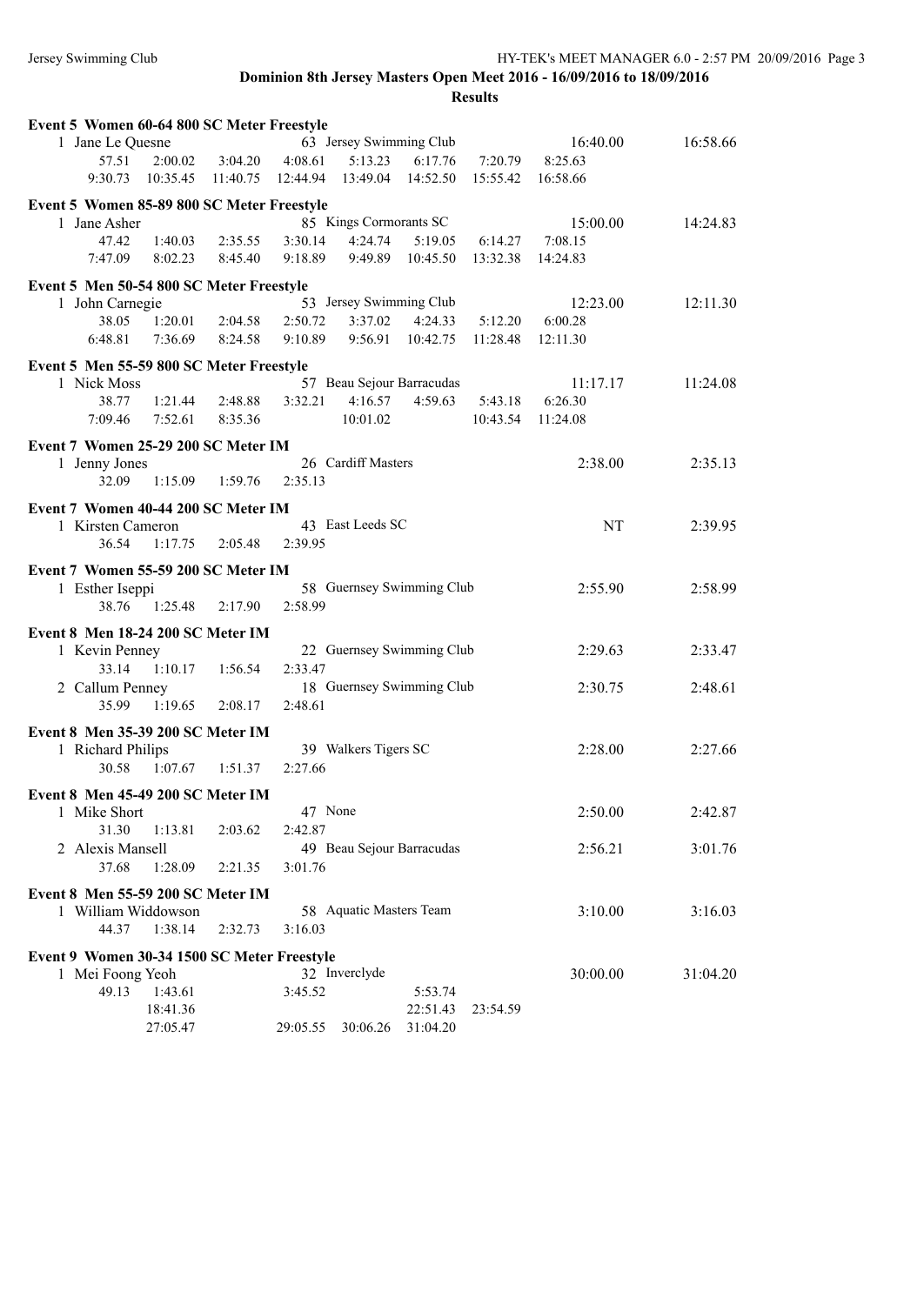| Event 9 Women 40-44 1500 SC Meter Freestyle   |          |          |                              |                           |                                  |                    |          |       |          |
|-----------------------------------------------|----------|----------|------------------------------|---------------------------|----------------------------------|--------------------|----------|-------|----------|
| 1 Kirsten Cameron                             |          |          |                              | 43 East Leeds SC          |                                  |                    | 17:10.00 |       | 17:46.31 |
| 32.32                                         | 1:07.09  | 1:42.54  | 2:18.05                      | 2:53.19                   | 3:28.58                          | 4:04.25            | 4:39.20  |       |          |
| 5:15.07                                       | 5:50.81  | 6:26.10  | 7:01.36                      | 7:37.18                   | 8:13.27                          | 8:49.58            | 9:25.35  |       |          |
| 10:01.61                                      | 10:37.85 | 11:13.91 | 11:49.48                     | 12:25.08                  | 13:01.16                         | 13:37.11           | 14:12.74 |       |          |
| 14:48.65                                      | 15:24.71 | 16:00.33 | 16:35.94                     | 17:11.80                  | 17:46.31                         |                    |          |       |          |
| 2 Pippa Worth                                 |          |          |                              | 41 Jersey Swimming Club   |                                  |                    | 23:21.00 |       | 23:32.36 |
| 41.08                                         | 1:27.05  | 2:14.26  | 3:01.51                      | 3:49.07                   | 4:36.57                          | 5:24.17            | 6:11.87  |       |          |
| 6:59.50                                       | 7:47.33  | 8:35.42  | 9:23.32                      | 10:10.88                  | 10:58.42                         | 11:40.33           | 12:33.44 |       |          |
| 13:20.95                                      | 14:09.06 | 14:56.42 | 15:43.76                     | 16:31.21                  | 17:18.57                         | 18:05.55           | 18:52.83 |       |          |
| 19:40.05                                      | 20:26.94 | 21:13.69 | 22:00.35                     | 22:47.34                  | 23:32.36                         |                    |          |       |          |
|                                               |          |          |                              |                           |                                  |                    |          |       |          |
| Event 9 Women 45-49 1500 SC Meter Freestyle   |          |          |                              |                           |                                  |                    |          |       |          |
| 1 Wendy Trehiou                               |          |          |                              |                           | 47 Jersey Long Distance Swimming |                    |          | NT    | 25:53.21 |
| 45.99                                         | 1:35.52  | 2:26.51  | 3:18.20                      | 4:10.54                   | 5:02.48                          | 5:54.56            | 6:46.86  |       |          |
| 7:39.31                                       | 8:31.43  | 9:23.91  | 10:15.53                     | 11:07.39                  | 11:59.12                         | 12:51.07           | 13:43.60 |       |          |
| 14:35.54                                      | 15:27.80 | 16:20.34 | 17:12.80                     | 18:04.06                  | 18:55.50                         | 19:47.75           | 20:40.37 |       |          |
| 21:33.34                                      | 22:26.57 | 23:18.92 | 24:11.69                     | 25:04.58                  | 25:53.21                         |                    |          |       |          |
| Event 10 Men 18-24 1500 SC Meter Freestyle    |          |          |                              |                           |                                  |                    |          |       |          |
| 1 Oliver Nightingale                          |          |          |                              | 21 Beau Sejour Barracudas |                                  |                    | 17:45.00 |       | 18:03.58 |
| 28.76                                         | 1:01.68  | 1:36.11  | 2:11.21                      | 2:46.81                   | 3:22.93                          | 3:59.15            | 4:36.11  |       |          |
| 5:12.84                                       | 5:49.40  | 6:25.98  | 7:02.74                      | 7:39.75                   | 8:16.30                          | 8:52.91            | 9:29.37  |       |          |
| 10:06.14                                      | 10:43.13 | 11:19.64 | 11:56.08                     | 12:32.60                  | 13:09.29                         | 13:46.06           | 14:23.04 |       |          |
| 14:59.81                                      | 15:36.79 | 16:13.92 | 16:51.14                     | 17:28.10                  | 18:03.58                         |                    |          |       |          |
|                                               |          |          |                              |                           |                                  |                    |          |       |          |
| Event 10 Men 25-29 1500 SC Meter Freestyle    |          |          |                              |                           |                                  |                    |          |       |          |
| 1 Robin Johnson                               |          |          |                              | 27 Jersey Swimming Club   |                                  |                    | 23:00.00 |       | 22:21.78 |
| 33.55                                         | 1:11.83  | 1:52.70  | 2:34.45                      | 3:16.26                   | 3:59.31                          | 4:42.72            | 5:27.40  |       |          |
| 6:12.55                                       | 6:58.08  | 7:44.01  |                              | 9:15.72                   | 10:01.85                         | 10:47.81           | 11:33.39 |       |          |
| 12:19.69                                      | 13:05.76 |          | 14:38.90                     | 15:26.71                  |                                  | 17:00.26           | 17:47.45 |       |          |
| 18:33.47                                      | 19:20.84 | 20:07.62 | 20:52.92                     | 21:38.03                  | 22:21.78                         |                    |          |       |          |
| Event 10 Men 35-39 1500 SC Meter Freestyle    |          |          |                              |                           |                                  |                    |          |       |          |
| 1 Andy Truscott                               |          |          |                              | 35 Walkers Tigers SC      |                                  |                    | 24:00.00 |       | 21:00.30 |
| 32.70                                         | 1:11.44  |          | 2:32.36                      | 3:12.85                   | 3:53.41                          | 5:15.92            | 5:58.36  |       |          |
| 6:40.41                                       |          | 8:06.42  | 8:48.68                      | 9:31.80                   | 10:12.59                         | 10:56.49           |          |       |          |
| 12:24.21                                      | 13:07.28 | 13:50.65 | 14:34.10                     | 15:17.98                  | 16:01.91                         | 16:46.42           | 17:30.19 |       |          |
| 18:13.55                                      |          | 19:39.02 | 20:21.34                     | 21:00.30                  |                                  |                    |          |       |          |
|                                               |          |          |                              |                           |                                  |                    |          |       |          |
| Event 10 Men 50-54 1500 SC Meter Freestyle    |          |          |                              |                           |                                  |                    |          |       |          |
| 1 John Carnegie                               |          |          | 53 Jersey Swimming Club      |                           |                                  |                    | 23:25.00 |       | 22:50.65 |
| 39.63                                         | 1:22.43  | 2:07.76  | 2:53.96                      | 3:40.85                   | 5:13.67                          | 5:59.77            | 6:46.22  |       |          |
| 7:32.06                                       | 8:18.29  |          |                              | 9:49.68 10:36.08          |                                  | 11:21.46  12:07.47 | 12:53.27 |       |          |
| 13:39.23                                      | 14:25.55 | 15:11.43 | 15:58.22                     | 16:44.37                  | 17:30.52                         | 18:17.06           | 19:03.62 |       |          |
| 19:49.80                                      | 20:36.28 | 21:22.16 | 22:07.55                     | 22:50.65                  |                                  |                    |          |       |          |
| Event 10 Men 55-59 1500 SC Meter Freestyle    |          |          |                              |                           |                                  |                    |          |       |          |
| 1 Nick Moss                                   |          |          |                              | 57 Beau Sejour Barracudas |                                  |                    | 21:13.68 |       | 21:45.04 |
| 39.12                                         | 1:21.83  | 2:05.79  | 2:49.51                      | 3:34.05                   | 4:17.51                          | 5:01.93            | 5:45.70  |       |          |
| 6:29.47                                       | 7:13.24  | 7:57.22  |                              | 9:24.81                   |                                  | 10:52.28           | 11:35.94 |       |          |
| 12:20.19                                      |          | 13:47.49 | 14:31.36  15:15.49  15:59.33 |                           |                                  |                    | 17:26.72 |       |          |
| 18:10.46                                      | 18:54.05 | 19:37.11 | 20:20.07                     | 21:04.17                  | 21:45.04                         |                    |          |       |          |
|                                               |          |          |                              |                           |                                  |                    |          |       |          |
| Event 11 Women 18-24 50 SC Meter Breaststroke |          |          |                              |                           |                                  |                    |          |       |          |
| 1 Iona Sweet                                  |          |          |                              | 23 Jersey Swimming Club   |                                  |                    |          | 45.38 | 47.32    |
| Event 11 Women 25-29 50 SC Meter Breaststroke |          |          |                              |                           |                                  |                    |          |       |          |
| 1 Kimberley Durno                             |          |          |                              | 29 Jersey Swimming Club   |                                  |                    |          | 40.00 | 40.49    |
|                                               |          |          |                              |                           |                                  |                    |          |       |          |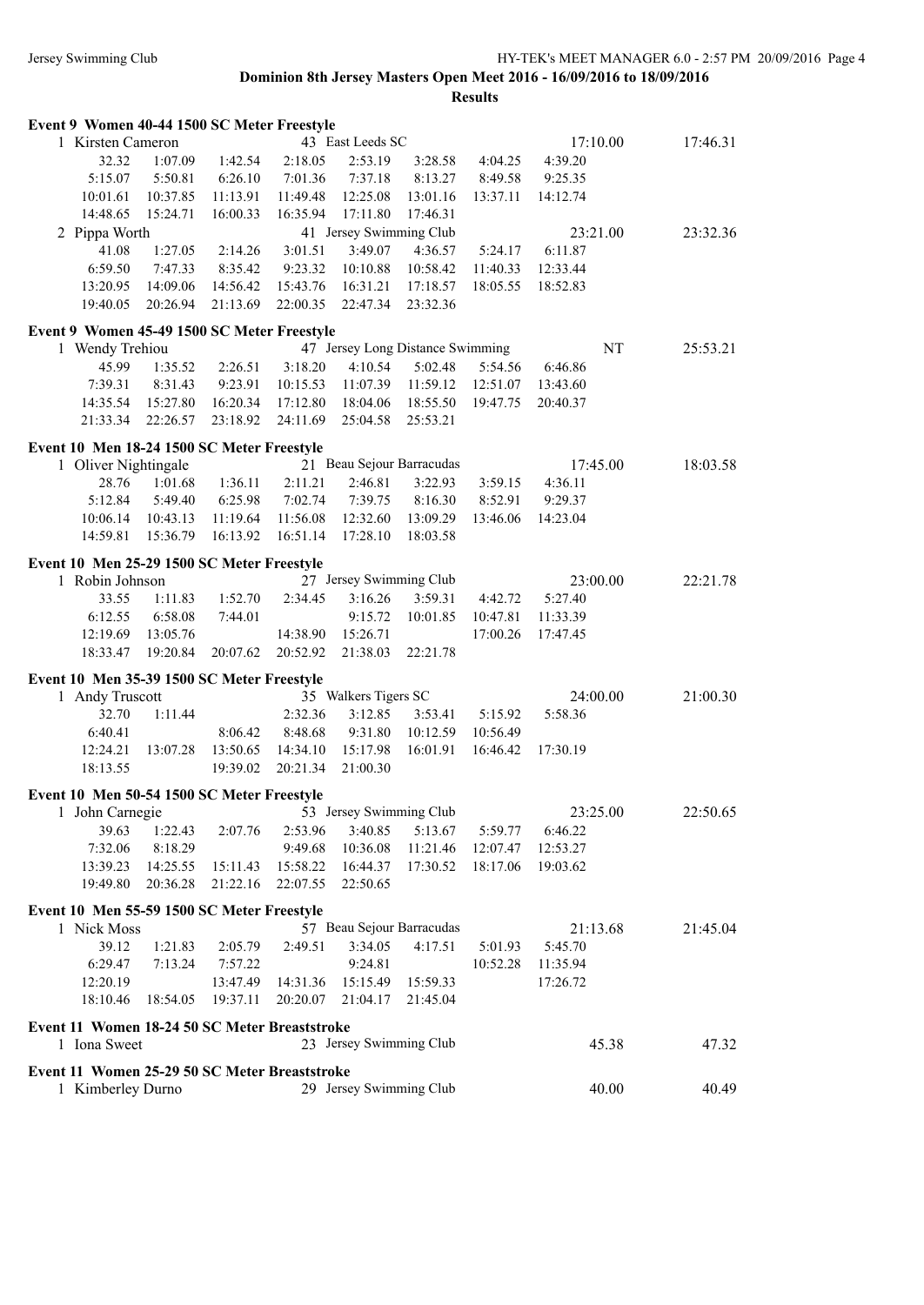| Event 11 Women 30-34 50 SC Meter Breaststroke                      |                           |         |         |
|--------------------------------------------------------------------|---------------------------|---------|---------|
| 1 Aimée Reading                                                    | 31 Walkers Tigers SC      | 45.00   | 45.83   |
| 2 Zoe Jury                                                         | 32 Jersey Swimming Club   | 46.73   | 46.46   |
| 3 Mei Foong Yeoh                                                   | 32 Inverclyde             | 56.08   | 58.29   |
| 4 Sarah Whitchurch                                                 | 30 Guernsey Swimming Club | 1:26.99 | 1:29.34 |
| Event 12 Men 18-24 50 SC Meter Breaststroke                        |                           |         |         |
| 1 Callum Penney                                                    | 18 Guernsey Swimming Club | 38.61   | 38.71   |
| 2 Harley Gavey                                                     | 21 Guernsey Swimming Club | 39.40   | 40.47   |
|                                                                    |                           |         |         |
| Event 12 Men 25-29 50 SC Meter Breaststroke                        |                           |         |         |
| 1 Craig Gillespie                                                  | 29 Otter S C              | 30.90   | 31.19   |
| 2 Robin Johnson                                                    | 27 Jersey Swimming Club   | 36.00   | 37.60   |
| Event 12 Men 30-34 50 SC Meter Breaststroke                        |                           |         |         |
| 1 Ben Lowndes                                                      | 30 Guernsey Swimming Club | 32.20   | 31.73   |
| 2 Jean-Paul Duquemin                                               | 33 Beau Sejour Barracudas | 37.00   | 35.25   |
| Event 12 Men 35-39 50 SC Meter Breaststroke                        |                           |         |         |
| 1 Richard Philips                                                  | 39 Walkers Tigers SC      | 35.00   | 33.42   |
| 2 Andy Truscott                                                    | 35 Walkers Tigers SC      | 38.90   | 37.79   |
| 3 Alex Williams                                                    | 39 Jersey Swimming Club   | 50.00   | 41.62   |
| 4 Rob Hamon                                                        | 35 Jersey Swimming Club   | 45.00   | 42.30   |
| 5 Christian Jury                                                   | 35 Jersey Swimming Club   | 44.05   | 43.46   |
|                                                                    |                           |         |         |
| Event 12 Men 45-49 50 SC Meter Breaststroke                        | 45 Burntwood              |         |         |
| 1 Ian Morgan                                                       | 47 Jersey Swimming Club   | 35.55   | 35.22   |
| 2 Phil Labey<br>3 Alexis Mansell                                   | 49 Beau Sejour Barracudas | 36.00   | 36.33   |
|                                                                    |                           | 40.75   | 41.07   |
| Event 12 Men 50-54 50 SC Meter Breaststroke                        |                           |         |         |
| 1 Stephen Atherley                                                 | 50 Walkers Tigers SC      | 40.00   | 38.94   |
| 2 John Carnegie                                                    | 53 Jersey Swimming Club   | NT      | 45.48   |
| 3 Steven Blair                                                     | 52 Jersey Swimming Club   | 40.00   | 45.74   |
| 4 Tony Wenlock                                                     | 54 Guernsey Swimming Club | 54.86   | 55.45   |
| Event 12 Men 60-64 50 SC Meter Breaststroke                        |                           |         |         |
| 1 Mike De Laune                                                    | 61 Guernsey Swimming Club | 54.00   | 55.20   |
|                                                                    |                           |         |         |
| Event 13 Women 30-34 100 SC Meter Backstroke<br>1 Sarah Whitchurch | 30 Guernsey Swimming Club | 3:11.21 | 2:14.56 |
| 1:06.38<br>2:14.56                                                 |                           |         |         |
|                                                                    |                           |         |         |
| Event 13 Women 40-44 100 SC Meter Backstroke                       |                           |         |         |
| 1 Jo Middleton                                                     | 43 Guernsey Swimming Club | 1:44.00 | 1:42.32 |
| 49.90<br>1:42.32                                                   |                           |         |         |
| Event 13 Women 50-54 100 SC Meter Backstroke                       |                           |         |         |
| 1 Allie Price                                                      | 51 Cardiff Masters        | 1:16.00 | 1:16.83 |
| 37.63<br>1:16.83                                                   |                           |         |         |
| 2 Carolyn Irvine                                                   | 53 Borough of Kirklees SC | 1:24.00 | 1:22.72 |
| 39.46<br>1:22.72                                                   |                           |         |         |
| 3 Naomi Wakeford                                                   | 53 Guernsey Swimming Club | 2:13.77 | 2:13.82 |
| 1:03.17<br>2:13.82                                                 |                           |         |         |
| Event 13 Women 55-59 100 SC Meter Backstroke                       |                           |         |         |
| 1 Pauline Hogg                                                     | 59 Guernsey Swimming Club | 1:32.50 | 1:34.34 |
| 1:34.34<br>45.82                                                   |                           |         |         |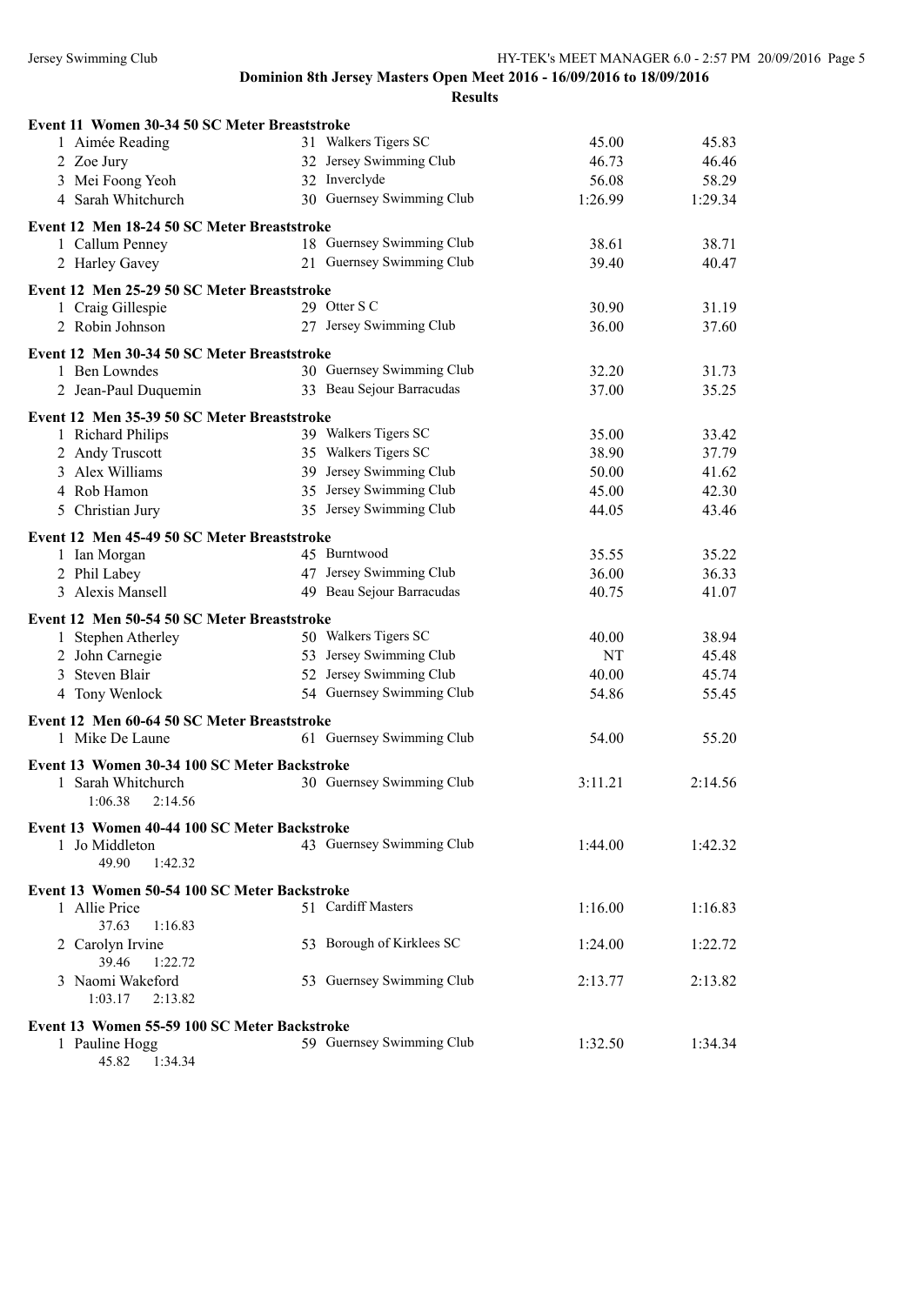| Event 14 Men 18-24 100 SC Meter Backstroke                    |                                    |         |         |
|---------------------------------------------------------------|------------------------------------|---------|---------|
| 1 Oliver Nightingale                                          | 21 Beau Sejour Barracudas          | 1:01.50 | 1:05.26 |
| 30.44 1:05.26                                                 |                                    |         |         |
| 2 Kevin Penney<br>33.89<br>1:08.83                            | 22 Guernsey Swimming Club          | 1:05.77 | 1:08.83 |
| 3 Callum Penney                                               | 18 Guernsey Swimming Club          | 1:12.17 | 1:15.99 |
| 36.29<br>1:15.99                                              |                                    |         |         |
| Event 14 Men 25-29 100 SC Meter Backstroke                    |                                    |         |         |
| 1 Thomas Hollingsworth                                        | 28 Beau Sejour Barracudas          | 59.57   | 58.35   |
| 28.44<br>58.35                                                |                                    |         |         |
| Event 14 Men 40-44 100 SC Meter Backstroke                    |                                    |         |         |
| 1 Bryn Helps                                                  | 41 Burntwood                       | 1:15.50 | 1:17.42 |
| 38.06<br>1:17.42                                              |                                    |         |         |
| Event 14 Men 50-54 100 SC Meter Backstroke                    |                                    |         |         |
| 1 Stephen Atherley<br>39.36<br>1:18.83                        | 50 Walkers Tigers SC               | 1:16.00 | 1:18.83 |
|                                                               |                                    |         |         |
| Event 14 Men 60-64 100 SC Meter Backstroke<br>1 Mike De Laune | 61 Guernsey Swimming Club          | 2:03.00 | 2:05.07 |
| 1:01.11<br>2:05.07                                            |                                    |         |         |
| Event 16 Women 30-34 200 SC Meter Butterfly                   |                                    |         |         |
| 1 Fiona Kinsella                                              | 32 Trojen                          | 2:49.70 | 2:32.98 |
| 32.32<br>1:09.04<br>1:49.15                                   | 2:32.98                            |         |         |
| Event 16 Men 30-34 200 SC Meter Butterfly                     |                                    |         |         |
| 1 Ben Lowndes                                                 | 30 Guernsey Swimming Club          | 2:10.12 | 2:11.91 |
| 29.38<br>1:03.20<br>1:37.32                                   | 2:11.91                            |         |         |
| Event 16 Men 45-49 200 SC Meter Butterfly                     |                                    |         |         |
| 1 Alexis Mansell                                              | 49 Beau Sejour Barracudas          | 3:14.53 | 3:03.55 |
| 1:23.28<br>37.09<br>2:12.86                                   | 3:03.55                            |         |         |
| Event 17 Women 25-29 200 SC Meter Freestyle                   |                                    |         |         |
| 1 Jenny Jones<br>31.00<br>1:04.56<br>1:38.73                  | 26 Cardiff Masters<br>2:12.78      | 2:12.54 | 2:12.78 |
| 2 Samantha Haynes                                             | 26 Burntwood                       | 2:43.42 | 2:42.33 |
| 1:18.59<br>2:00.89<br>37.19                                   | 2:42.33                            |         |         |
| Event 17 Women 30-34 200 SC Meter Freestyle                   |                                    |         |         |
| 1 Aimée Reading                                               | 31 Walkers Tigers SC               | 2:45.00 | 2:38.75 |
| 35.17<br>1:14.91<br>1:56.72                                   | 2:38.75                            |         |         |
| Event 17 Women 35-39 200 SC Meter Freestyle                   |                                    |         |         |
| 1 Katie Norris                                                | 36 Guernsey Swimming Club          | NT      | 3:52.36 |
| 50.98<br>1:49.40<br>2:51.02                                   | 3:52.36                            |         |         |
| Event 17 Women 40-44 200 SC Meter Freestyle                   |                                    |         |         |
| 1 Kirsten Cameron                                             | 43 East Leeds SC                   | 2:08.00 | 2:11.14 |
| 31.08<br>1:04.32<br>1:38.18<br>2 Pippa Worth                  | 2:11.14<br>41 Jersey Swimming Club | 2:55.00 |         |
| 38.46<br>1:22.52<br>2:08.57                                   | 2:54.45                            |         | 2:54.45 |
| 3 Jo Middleton                                                | 43 Guernsey Swimming Club          | 3:18.75 | 3:10.71 |
| 43.03<br>1:31.27<br>2:20.93                                   | 3:10.71                            |         |         |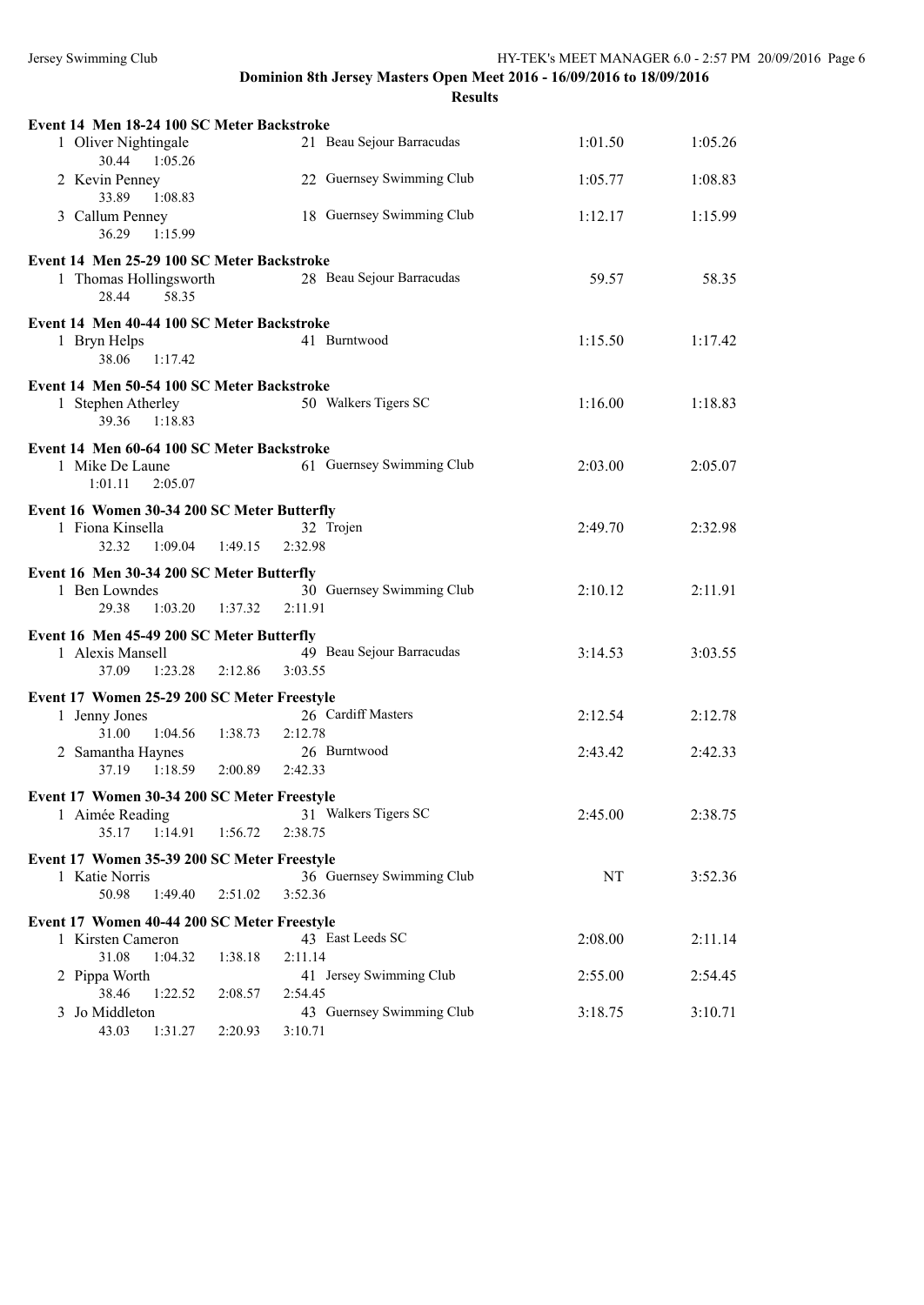| Event 17 Women 50-54 200 SC Meter Freestyle   |                           |         |         |
|-----------------------------------------------|---------------------------|---------|---------|
| 1 Julie Taylor                                | 54 Guernsey Swimming Club | 4:05.00 | 4:16.76 |
| 56.77<br>2:00.96<br>3:09.78                   | 4:16.76                   |         |         |
| Event 18 Men 18-24 200 SC Meter Freestyle     |                           |         |         |
| 1 Oliver Nightingale                          | 21 Beau Sejour Barracudas | 2:00.00 | 2:09.07 |
| 28.58<br>1:01.14<br>1:34.77                   | 2:09.07                   |         |         |
| 2 Callum Penney                               | 18 Guernsey Swimming Club | 2:22.51 | 2:26.51 |
| 1:11.04<br>1:49.72<br>2:26.68                 | 2:26.51                   |         |         |
|                                               |                           |         |         |
| Event 18 Men 25-29 200 SC Meter Freestyle     |                           |         |         |
| 1 Craig Gillespie                             | 29 Otter S C              | 2:05.00 | 2:05.42 |
| 28.59 1:01.06<br>1:34.07                      | 2:05.42                   |         |         |
| 2 Robin Johnson                               | 27 Jersey Swimming Club   | 2:15.00 | 2:25.83 |
| 31.74<br>1:08.80<br>1:48.54                   | 2:25.83                   |         |         |
| Event 18 Men 35-39 200 SC Meter Freestyle     |                           |         |         |
| 1 Marcus O'Neill                              | 35 Beau Sejour Barracudas | 2:30.00 | 2:26.51 |
| 33.83<br>1:10.72<br>1:48.79                   | 2:26.51                   |         |         |
| Event 18 Men 40-44 200 SC Meter Freestyle     |                           |         |         |
| 1 Bryn Helps                                  | 41 Burntwood              | 2:27.84 | 2:24.27 |
| 32.18<br>1:09.73<br>1:48.60                   | 2:24.27                   |         |         |
|                                               |                           |         |         |
| Event 18 Men 50-54 200 SC Meter Freestyle     |                           |         |         |
| 1 John Carnegie                               | 53 Jersey Swimming Club   | 3:15.00 | 2:43.94 |
| 36.99<br>1:19.06<br>2:02.73                   | 2:43.94                   |         |         |
| Event 18 Men 55-59 200 SC Meter Freestyle     |                           |         |         |
| 1 Nick Moss                                   | 57 Beau Sejour Barracudas | 2:42.84 | 2:42.30 |
| 38.31<br>1:20.23<br>2:02.53                   | 2:42.30                   |         |         |
| Event 19 Women 18-24 25 SC Meter Breaststroke |                           |         |         |
| 1 Iona Sweet                                  | 23 Jersey Swimming Club   | 22.00   | 21.21   |
|                                               |                           |         |         |
| Event 19 Women 30-34 25 SC Meter Breaststroke |                           |         |         |
| 1 Zoe Jury                                    | 32 Jersey Swimming Club   | 21.47   | 20.54   |
| 2 Sarah Whitchurch                            | 30 Guernsey Swimming Club | 44.79   | 39.99   |
| Event 19 Women 45-49 25 SC Meter Breaststroke |                           |         |         |
| 1 Marion Walton                               | 47 Jersey Swimming Club   | NT      | 20.62   |
|                                               |                           |         |         |
| Event 19 Women 50-54 25 SC Meter Breaststroke | 53 Oswestry Otters        | 23.50   | 21.18   |
| 1 Audrey Watson                               |                           |         |         |
| 2 Ailie Paterson                              | 51 Jersey Swimming Club   | NT      | 28.39   |
| Event 20 Men 30-34 25 SC Meter Breaststroke   |                           |         |         |
| 1 Ben Lowndes                                 | 30 Guernsey Swimming Club | 15.00   | 15.07   |
| 2 Jean-Paul Duquemin                          | 33 Beau Sejour Barracudas | 17.00   | 15.81   |
| Event 20 Men 35-39 25 SC Meter Breaststroke   |                           |         |         |
| 1 Andy Truscott                               | 35 Walkers Tigers SC      | 18.40   | 17.24   |
| 2 Rob Hamon                                   | 35 Jersey Swimming Club   | 22.00   | 18.10   |
| 3 Christian Jury                              | 35 Jersey Swimming Club   | 20.47   | 18.32   |
|                                               |                           |         |         |
| Event 20 Men 40-44 25 SC Meter Breaststroke   |                           |         |         |
| 1 Kevin Goodbody                              | 42 None                   | 20.00   | 16.58   |
| 2 Julian Sampson                              | 42 None                   | 20.00   | 17.39   |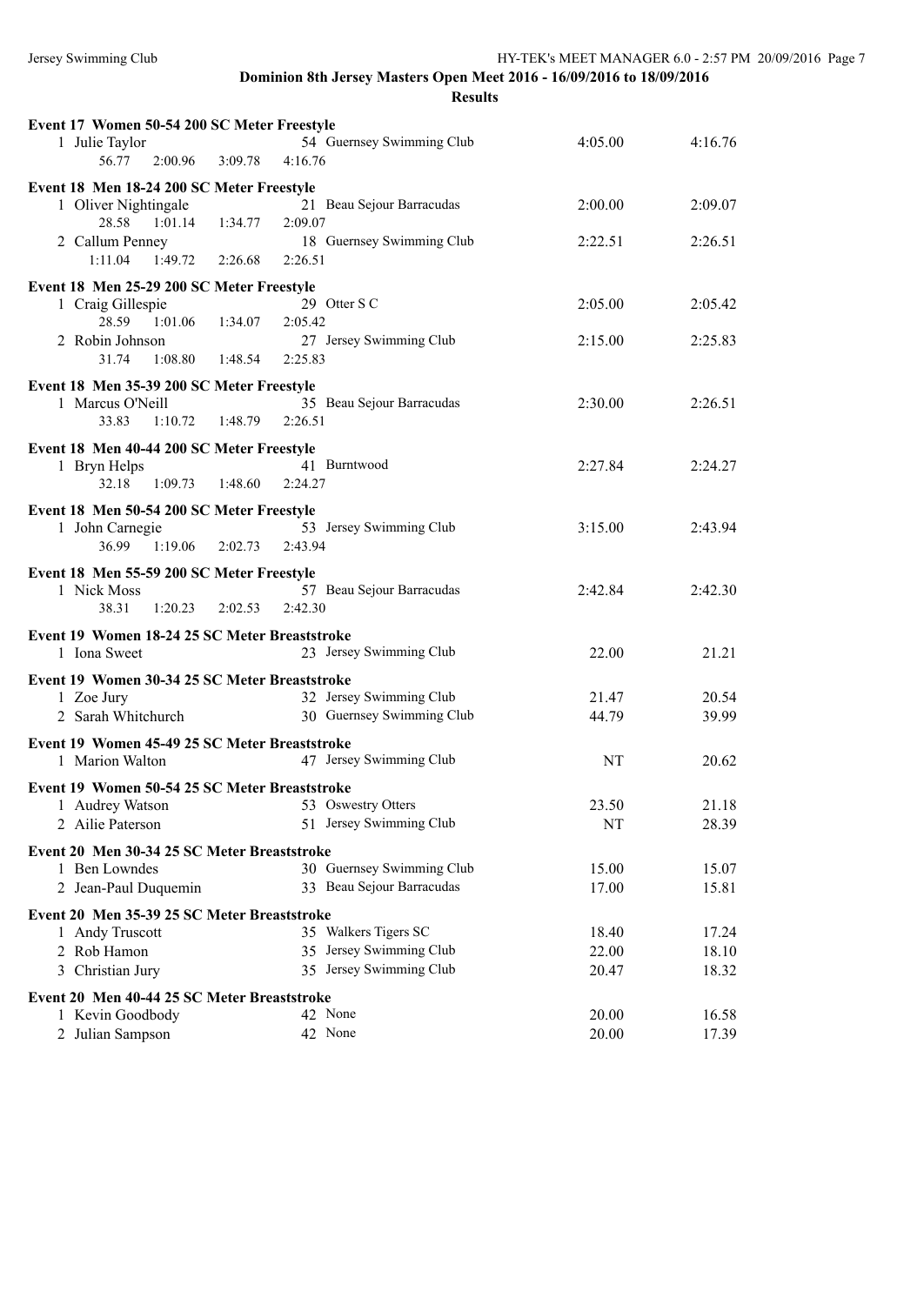**Results**

| Event 20 Men 45-49 25 SC Meter Breaststroke<br>1 Ian Morgan          | 45 Burntwood              | 16.08   | 15.52   |
|----------------------------------------------------------------------|---------------------------|---------|---------|
| Event 20 Men 50-54 25 SC Meter Breaststroke                          |                           |         |         |
| 1 Steven Blair                                                       | 52 Jersey Swimming Club   | 20.00   | 20.85   |
| Event 21 Women 18-24 25 SC Meter Backstroke<br>1 Iona Sweet          | 23 Jersey Swimming Club   | 23.73   | 20.01   |
| Event 21 Women 25-29 25 SC Meter Backstroke<br>1 Martine Le Guilcher | 27 Jersey Swimming Club   | NT      | 20.48   |
| Event 21 Women 30-34 25 SC Meter Backstroke                          |                           |         |         |
| 1 Fiona Kinsella                                                     | 32 Trojen                 | 13.10   | 16.59   |
| 2 Zoe Jury                                                           | 32 Jersey Swimming Club   | 19.65   | 19.62   |
| 3 Sarah Whitchurch                                                   | 30 Guernsey Swimming Club | 31.09   | 30.26   |
| Event 21 Women 35-39 25 SC Meter Backstroke                          |                           |         |         |
| 1 Katie Norris                                                       | 36 Guernsey Swimming Club | NT      | 24.25   |
| Event 21 Women 50-54 25 SC Meter Backstroke                          |                           |         |         |
| 1 Audrey Watson                                                      | 53 Oswestry Otters        | 21.50   | 21.79   |
| 2 Naomi Wakeford                                                     | 53 Guernsey Swimming Club | 28.75   | 26.91   |
| 3 Julie Taylor                                                       | 54 Guernsey Swimming Club | 26.65   | 26.93   |
| 4 Ailie Paterson                                                     | 51 Jersey Swimming Club   | NT      | 28.10   |
|                                                                      |                           |         |         |
| Event 21 Women 55-59 25 SC Meter Backstroke<br>1 Pauline Hogg        | 59 Guernsey Swimming Club | 21.00   | 19.76   |
|                                                                      |                           |         |         |
| Event 22 Men 30-34 25 SC Meter Backstroke                            |                           |         |         |
| 1 Ben Lowndes                                                        | 30 Guernsey Swimming Club | 14.00   | 14.44   |
| Event 22 Men 35-39 25 SC Meter Backstroke                            |                           |         |         |
| 1 Andy Truscott                                                      | 35 Walkers Tigers SC      | 16.20   | 15.77   |
| 2 Christian Jury                                                     | 35 Jersey Swimming Club   | 17.03   | 17.23   |
| Event 22 Men 50-54 25 SC Meter Backstroke                            |                           |         |         |
| 1 Tony Wenlock                                                       | 54 Guernsey Swimming Club | 23.00   | 19.52   |
| Event 23 Women 18-24 100 SC Meter IM                                 |                           |         |         |
| 1 Iona Sweet                                                         | 23 Jersey Swimming Club   | 1:26.31 | 1:28.95 |
| 40.92<br>1:28.95                                                     |                           |         |         |
| Event 23 Women 30-34 100 SC Meter IM                                 |                           |         |         |
| 1 Aimée Reading                                                      | 31 Walkers Tigers SC      | 1:22.32 | 1:21.43 |
| 37.36<br>1:21.43                                                     |                           |         |         |
| 2 Zoe Jury                                                           | 32 Jersey Swimming Club   | 1:29.08 | 1:33.11 |
| 43.76<br>1:33.11                                                     |                           |         |         |
| Event 23 Women 40-44 100 SC Meter IM                                 |                           |         |         |
| 1 Eszter Szendkoi                                                    | 41 Jersey Swimming Club   | 1:25.00 | 1:27.48 |
| 41.04<br>1:27.48                                                     |                           |         |         |
| 2 Jo Middleton                                                       | 43 Guernsey Swimming Club | 1:44.07 | 1:41.94 |
| 48.60<br>1:41.94                                                     |                           |         |         |
| Event 23 Women 50-54 100 SC Meter IM                                 |                           |         |         |
| 1 Allie Price                                                        | 51 Cardiff Masters        | 1:15.00 | 1:17.26 |
|                                                                      |                           |         |         |

35.86 1:17.26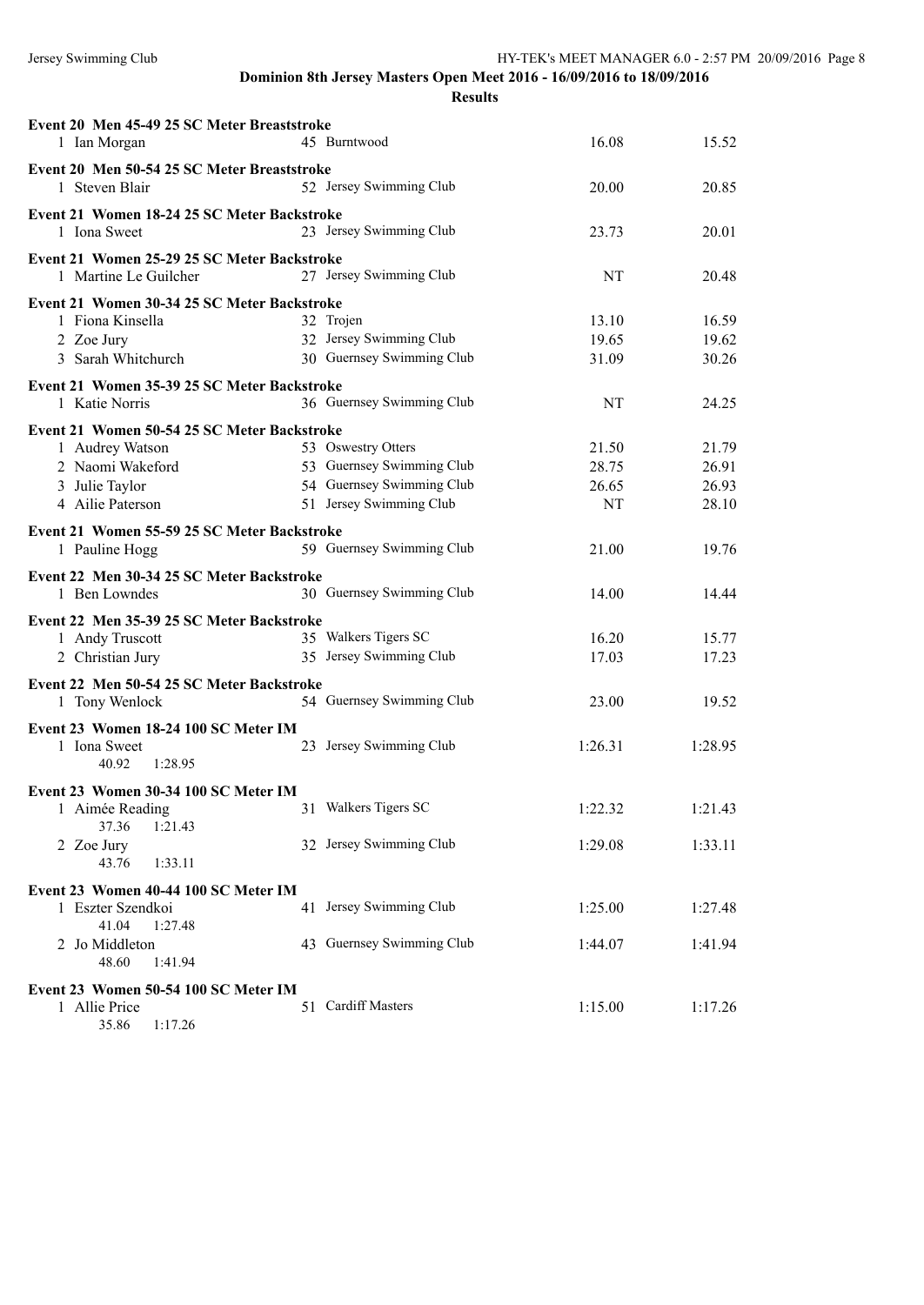| (Event 23 Women 50-54 100 SC Meter IM)                  |                                          |                    |         |
|---------------------------------------------------------|------------------------------------------|--------------------|---------|
| 2 Carolyn Irvine<br>39.71<br>1:26.70                    | 53 Borough of Kirklees SC                | 1:25.00            | 1:26.70 |
| 3 Naomi Wakeford<br>1:07.08<br>2:16.11                  | 53 Guernsey Swimming Club                | 2:16.49            | 2:16.11 |
| Event 23 Women 55-59 100 SC Meter IM                    |                                          |                    |         |
| 1 Pauline Hogg<br>44.96<br>1:32.88                      | 59 Guernsey Swimming Club                | 1:33.50            | 1:32.88 |
| Event 24 Men 18-24 100 SC Meter IM                      |                                          |                    |         |
| 1 Kevin Penney                                          | 22 Guernsey Swimming Club                | 1:09.42            | 1:12.17 |
| 1:12.17<br>33.43<br>2 Callum Penney<br>35.16<br>1:17.93 | 18 Guernsey Swimming Club                | 1:13.86            | 1:17.93 |
| Event 24 Men 30-34 100 SC Meter IM                      |                                          |                    |         |
| 1 Ben Lowndes<br>28.81<br>1:05.14                       | 30 Guernsey Swimming Club                | 59.60              | 1:05.14 |
| 2 Jean-Paul Duquemin<br>32.50<br>1:10.31                | 33 Beau Sejour Barracudas                | 1:20.00            | 1:10.31 |
|                                                         |                                          |                    |         |
| Event 24 Men 35-39 100 SC Meter IM<br>1 Richard Philips | 39 Walkers Tigers SC                     | 1:05.00            | 1:05.75 |
| 31.24<br>1:05.75<br>2 Andy Truscott                     | 35 Walkers Tigers SC                     | 1:11.40            | 1:14.08 |
| 33.37<br>1:14.08                                        |                                          |                    |         |
| Event 24 Men 40-44 100 SC Meter IM                      |                                          |                    |         |
| 1 Bryn Helps                                            | 41 Burntwood                             | 1:14.49            | 1:15.01 |
| 35.79<br>1:15.01<br>2 Kevin Goodbody                    | 42 None                                  | 1:23.00            | 1:17.22 |
| 35.51<br>1:17.22                                        |                                          |                    |         |
| 3 Julian Sampson<br>1:19.87<br>36.32                    | 42 None                                  | 1:32.00            | 1:19.87 |
| Event 24 Men 45-49 100 SC Meter IM                      |                                          |                    |         |
| 1 Alexis Mansell                                        | 49 Beau Sejour Barracudas                | 1:21.67            | 1:20.63 |
| 1:20.63<br>37.20                                        |                                          |                    |         |
| Event 24 Men 60-64 100 SC Meter IM                      |                                          |                    |         |
| 1 Mike De Laune<br>1:55.03<br>55.73                     | 61 Guernsey Swimming Club                | 4:02.00            | 1:55.03 |
| Event 25 Women 25-29 400 SC Meter Freestyle             |                                          |                    |         |
| 1 Samantha Haynes                                       | 26 Burntwood                             | 5:44.06            | 5:41.12 |
| 37.05<br>1:18.17<br>2:00.80                             | 2:44.88<br>3:29.19<br>4:13.87<br>4:58.30 | 5:41.12            |         |
| Event 25 Women 30-34 400 SC Meter Freestyle             |                                          |                    |         |
| 1 Mei Foong Yeoh                                        | 32 Inverclyde                            | 7:00.00            | 7:50.28 |
|                                                         | 3:46.39<br>4:48.70<br>7:50.28            |                    |         |
| Event 25 Women 40-44 400 SC Meter Freestyle             |                                          |                    |         |
| 1 Kirsten Cameron                                       | 43 East Leeds SC                         | 4:28.00<br>4:34.78 | 4:34.78 |
| 32.15<br>1:41.01<br>1:06.36                             | 2:50.39<br>2:15.70<br>3:25.30<br>4:00.24 |                    |         |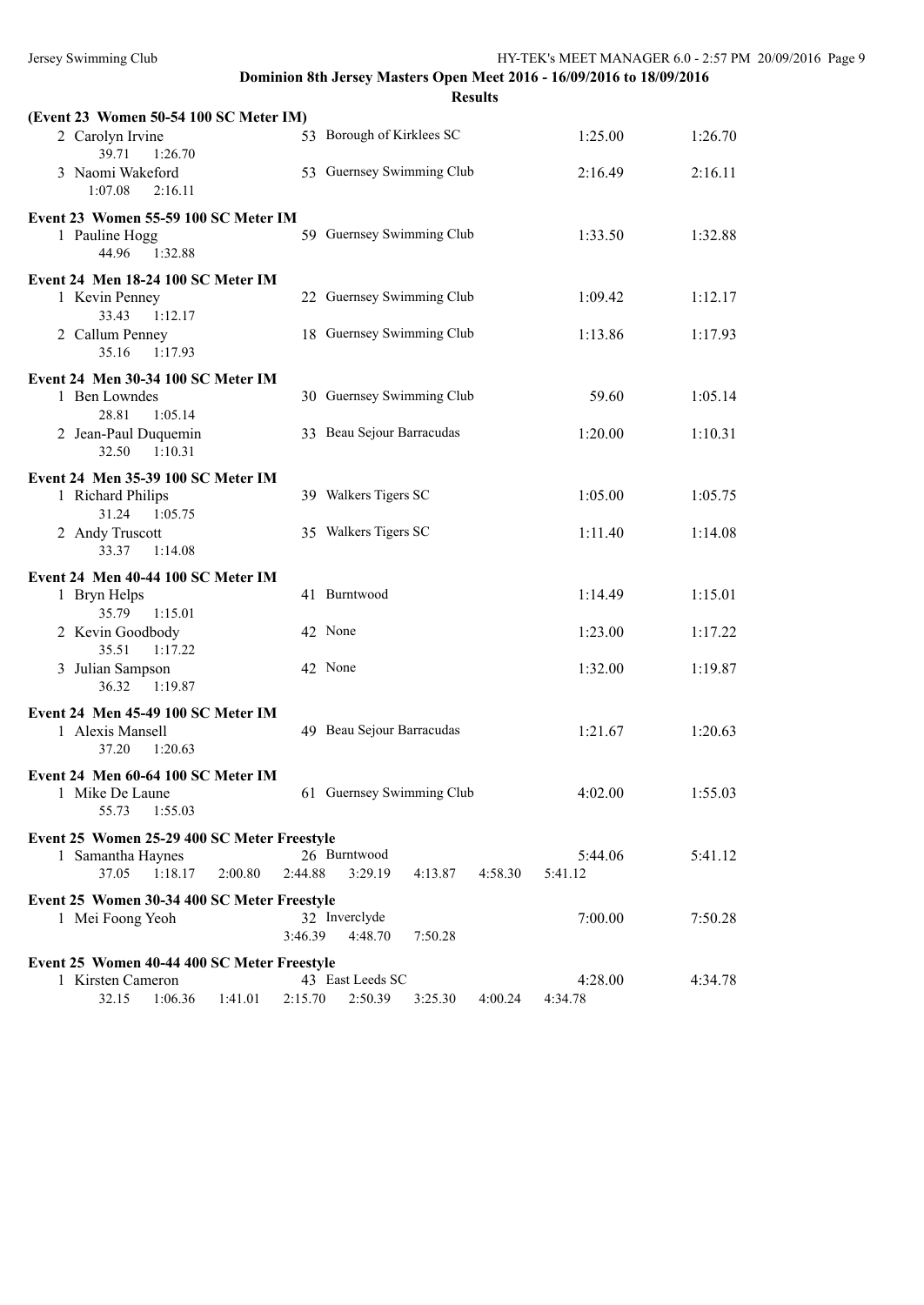| Event 25 Women 55-59 400 SC Meter Freestyle    |                                                  |         |         |
|------------------------------------------------|--------------------------------------------------|---------|---------|
| 1 Karen Jennings                               | 59 Derby Swimming Club                           | 6:15.00 | 5:51.74 |
| 39.92<br>2:09.35<br>1:24.23                    | 2:54.25<br>3:39.07<br>4:23.90<br>5:08.73         | 5:51.74 |         |
| Event 26 Men 18-24 400 SC Meter Freestyle      |                                                  |         |         |
| 1 Oliver Nightingale                           | 21 Beau Sejour Barracudas                        | 4:27.00 | 4:29.62 |
| 29.23 1:01.88 1:36.59 2:11.98                  | 2:47.28<br>3:22.86<br>3:57.59                    | 4:29.62 |         |
|                                                |                                                  |         |         |
| Event 26 Men 25-29 400 SC Meter Freestyle      |                                                  |         |         |
| 1 Craig Gillespie                              | 29 Otter S C                                     | 4:35.00 | 4:29.87 |
| 1:37.50<br>29.44<br>1:03.23                    | 2:12.20<br>2:47.27<br>3:22.80<br>3:57.51         | 4:29.87 |         |
| 2 Robin Johnson                                | 27 Jersey Swimming Club                          | 5:00.00 | 5:08.32 |
| 32.55<br>1:09.89 1:49.07                       | 2:28.98<br>3:09.22<br>3:50.53<br>4:31.78         | 5:08.32 |         |
| Event 26 Men 35-39 400 SC Meter Freestyle      |                                                  |         |         |
| 1 Marcus O'Neill                               | 35 Beau Sejour Barracudas                        | 5:15.00 | 5:14.78 |
| 35.91<br>$1:14.59$ $1:54.38$                   | 2:34.19<br>3:14.32<br>3:55.03<br>4:35.57         | 5:14.78 |         |
| Event 26 Men 50-54 400 SC Meter Freestyle      |                                                  |         |         |
| 1 Stephen Atherley                             | 50 Walkers Tigers SC                             | 5:15.00 | 5:06.38 |
| 34.12<br>$1:11.81$ $1:50.89$                   | 3:08.83<br>2:29.47<br>3:48.62<br>4:28.18         | 5:06.38 |         |
| 2 John Carnegie                                | 53 Jersey Swimming Club                          | 6:30.00 | 5:50.40 |
| 39.27<br>1:22.49                               | 2:06.41 2:51.48<br>3:36.66<br>4:21.55<br>5:06.60 | 5:50.40 |         |
|                                                |                                                  |         |         |
| Event 26 Men 55-59 400 SC Meter Freestyle      |                                                  |         |         |
| 1 Nick Moss                                    | 57 Beau Sejour Barracudas                        | 5:35.17 | 5:34.38 |
| 1:21.39<br>2:03.58<br>38.30                    | 3:29.78<br>2:47.31<br>4:12.25<br>4:54.58         | 5:34.38 |         |
| Event 28 Women 30-34 100 SC Meter Butterfly    |                                                  |         |         |
| 1 Fiona Kinsella                               | 32 Trojen                                        | 1:12.60 | 1:07.77 |
| 31.67<br>1:07.77                               |                                                  |         |         |
| Event 28 Men 25-29 100 SC Meter Butterfly      |                                                  |         |         |
| 1 Thomas Hollingsworth                         | 28 Beau Sejour Barracudas                        | 59.88   | 58.70   |
| 58.70<br>27.35                                 |                                                  |         |         |
|                                                |                                                  |         |         |
| Event 28 Men 30-34 100 SC Meter Butterfly      |                                                  |         |         |
| 1 Ben Lowndes                                  | 30 Guernsey Swimming Club                        | 57.60   | 58.53   |
| 26.91<br>58.53                                 |                                                  |         |         |
| Event 28 Men 35-39 100 SC Meter Butterfly      |                                                  |         |         |
| 1 Richard Philips                              | 39 Walkers Tigers SC                             | 1:05.00 | 1:05.35 |
| 30.08<br>1:05.35                               |                                                  |         |         |
| Event 28 Men 45-49 100 SC Meter Butterfly      |                                                  |         |         |
| 1 Mike Short                                   | 47 None                                          | 1:15.00 | 1:09.09 |
| 1:09.09<br>31.58                               |                                                  |         |         |
|                                                |                                                  |         |         |
| Event 29 Women 25-29 200 SC Meter Breaststroke |                                                  |         |         |
| 1 Kimberley Durno                              | 29 Jersey Swimming Club                          | 3:00.00 | 3:02.70 |
| 40.89<br>1:26.99<br>2:14.38                    | 3:02.70                                          |         |         |
| 2 Samantha Haynes                              | 26 Burntwood                                     | 3:34.50 | 3:34.05 |
| 47.64<br>1:41.57<br>2:36.96                    | 3:34.05                                          |         |         |
| Event 29 Women 30-34 200 SC Meter Breaststroke |                                                  |         |         |
| 1 Zoe Jury                                     | 32 Jersey Swimming Club                          | 3:45.48 | 3:51.96 |
| 50.73<br>1:50.06<br>2:50.87                    | 3:51.96                                          |         |         |
| 2 Mei Foong Yeoh                               | 32 Inverclyde                                    | 4:11.59 | 4:37.94 |
| 1:02.07<br>2:12.25<br>3:25.39                  | 4:37.94                                          |         |         |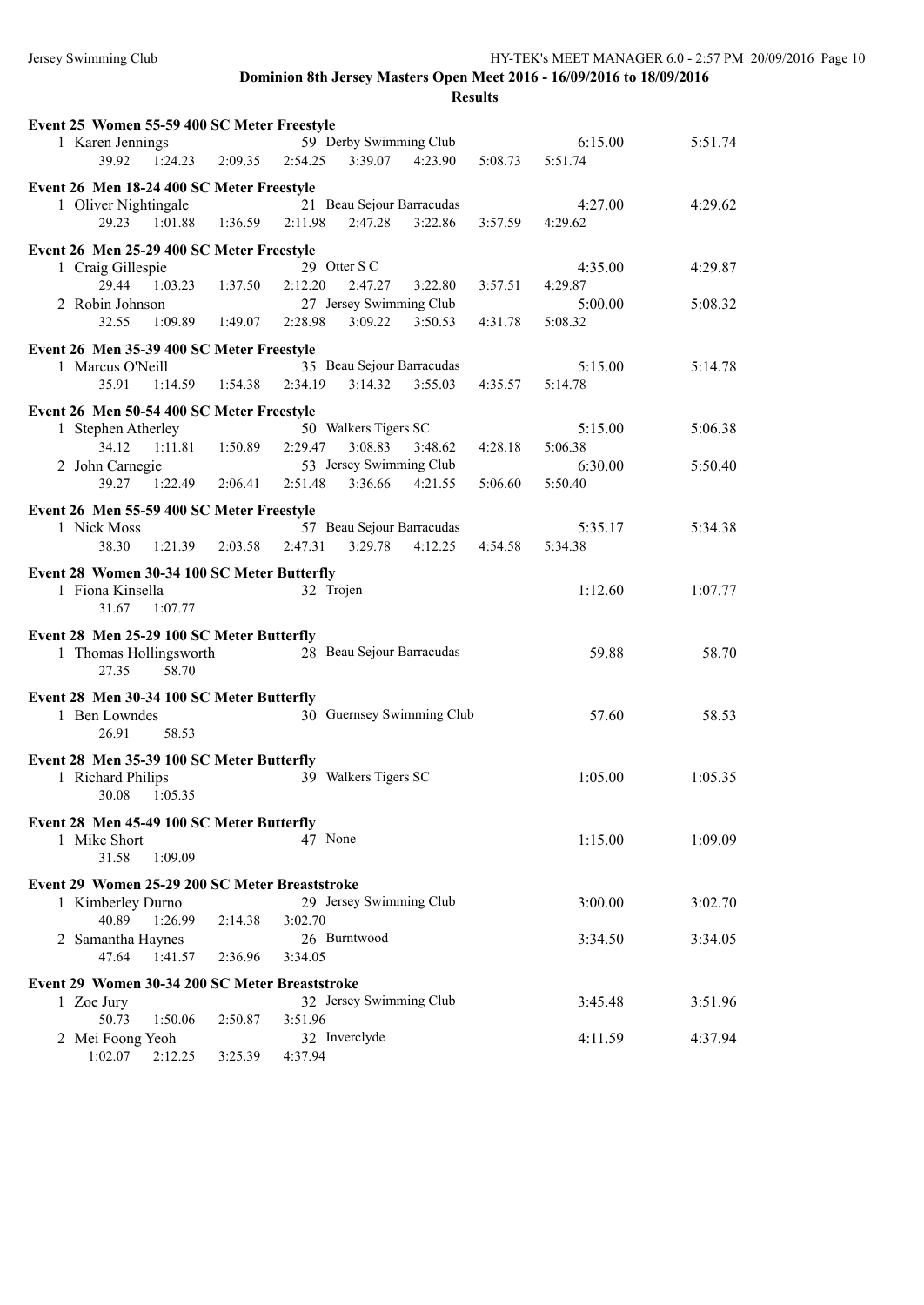| (Event 29 Women 30-34 200 SC Meter Breaststroke)           |                           |         |         |
|------------------------------------------------------------|---------------------------|---------|---------|
| 3 Sarah Whitchurch                                         | 30 Guernsey Swimming Club | 7:44.03 | 6:37.78 |
| 1:30.45<br>3:14.15<br>4:55.92                              | 6:37.78                   |         |         |
| Event 30 Men 18-24 200 SC Meter Breaststroke               |                           |         |         |
| 1 Callum Penney                                            | 18 Guernsey Swimming Club | 2:55.44 | 3:04.23 |
| 40.80<br>1:26.85<br>2:15.01                                | 3:04.23                   |         |         |
| Event 30 Men 45-49 200 SC Meter Breaststroke               |                           |         |         |
| 1 Ian Morgan                                               | 45 Burntwood              | 3:03.78 | 3:02.98 |
| 40.37<br>1:27.43<br>2:16.49                                | 3:02.98                   |         |         |
|                                                            |                           |         |         |
| Event 31 Women 18-24 50 SC Meter Freestyle<br>1 Iona Sweet | 23 Jersey Swimming Club   | 35.00   | 33.57   |
|                                                            |                           |         |         |
| Event 31 Women 25-29 50 SC Meter Freestyle                 |                           |         |         |
| 1 Jenny Jones                                              | 26 Cardiff Masters        | 28.32   | 27.87   |
| 2 Samantha Haynes                                          | 26 Burntwood              | 33.88   | 34.14   |
| 3 Martine Le Guilcher                                      | 27 Jersey Swimming Club   | 1:00.00 | 38.13   |
| Event 31 Women 30-34 50 SC Meter Freestyle                 |                           |         |         |
| 1 Aimée Reading                                            | 31 Walkers Tigers SC      | 33.58   | 33.43   |
| 2 Zoe Jury                                                 | 32 Jersey Swimming Club   | 33.28   | 35.91   |
| 3 Mei Foong Yeoh                                           | 32 Inverclyde             | 43.27   | 47.94   |
| 4 Sarah Whitchurch                                         | 30 Guernsey Swimming Club | 53.59   | 57.23   |
| Event 31 Women 40-44 50 SC Meter Freestyle                 |                           |         |         |
| 1 Kirsten Cameron                                          | 43 East Leeds SC          | 29.00   | 29.51   |
| 2 Eszter Szendkoi                                          | 41 Jersey Swimming Club   | 35.00   | 35.49   |
| 3 Jo Middleton                                             | 43 Guernsey Swimming Club | 38.84   | 39.09   |
| Event 31 Women 45-49 50 SC Meter Freestyle                 |                           |         |         |
| 1 Marion Walton                                            | 47 Jersey Swimming Club   | NT      | 39.20   |
| Event 31 Women 50-54 50 SC Meter Freestyle                 |                           |         |         |
| 1 Carolyn Irvine                                           | 53 Borough of Kirklees SC | 34.50   | 34.12   |
| 2 Audrey Watson                                            | 53 Oswestry Otters        | 35.50   | 36.27   |
| 3 Julie Taylor                                             | 54 Guernsey Swimming Club | 49.21   | 53.03   |
|                                                            |                           |         |         |
| Event 31 Women 55-59 50 SC Meter Freestyle                 |                           |         |         |
| 1 Pauline Hogg                                             | 59 Guernsey Swimming Club | 36.50   | 36.02   |
| Event 32 Men 18-24 50 SC Meter Freestyle                   |                           |         |         |
| 1 Kevin Penney                                             | 22 Guernsey Swimming Club | 28.43   | 29.60   |
| 2 Harley Gavey                                             | 21 Guernsey Swimming Club | 30.31   | 30.55   |
| 3 Callum Penney                                            | 18 Guernsey Swimming Club | 30.26   | 33.48   |
| Event 32 Men 25-29 50 SC Meter Freestyle                   |                           |         |         |
| 1 Thomas Hollingsworth                                     | 28 Beau Sejour Barracudas | 24.69   | 25.42   |
| 2 Craig Gillespie                                          | 29 Otter S C              | 25.75   | 25.82   |
| 3 Robin Johnson                                            | 27 Jersey Swimming Club   | 28.00   | 27.72   |
| Event 32 Men 30-34 50 SC Meter Freestyle                   |                           |         |         |
| 1 Ben Lowndes                                              | 30 Guernsey Swimming Club | 24.30   | 24.92   |
| 2 Jean-Paul Duquemin                                       | 33 Beau Sejour Barracudas | 35.00   | 27.51   |
| Event 32 Men 35-39 50 SC Meter Freestyle                   |                           |         |         |
| 1 Rob Hamon                                                | 35 Jersey Swimming Club   | 29.30   | 28.10   |
|                                                            |                           |         |         |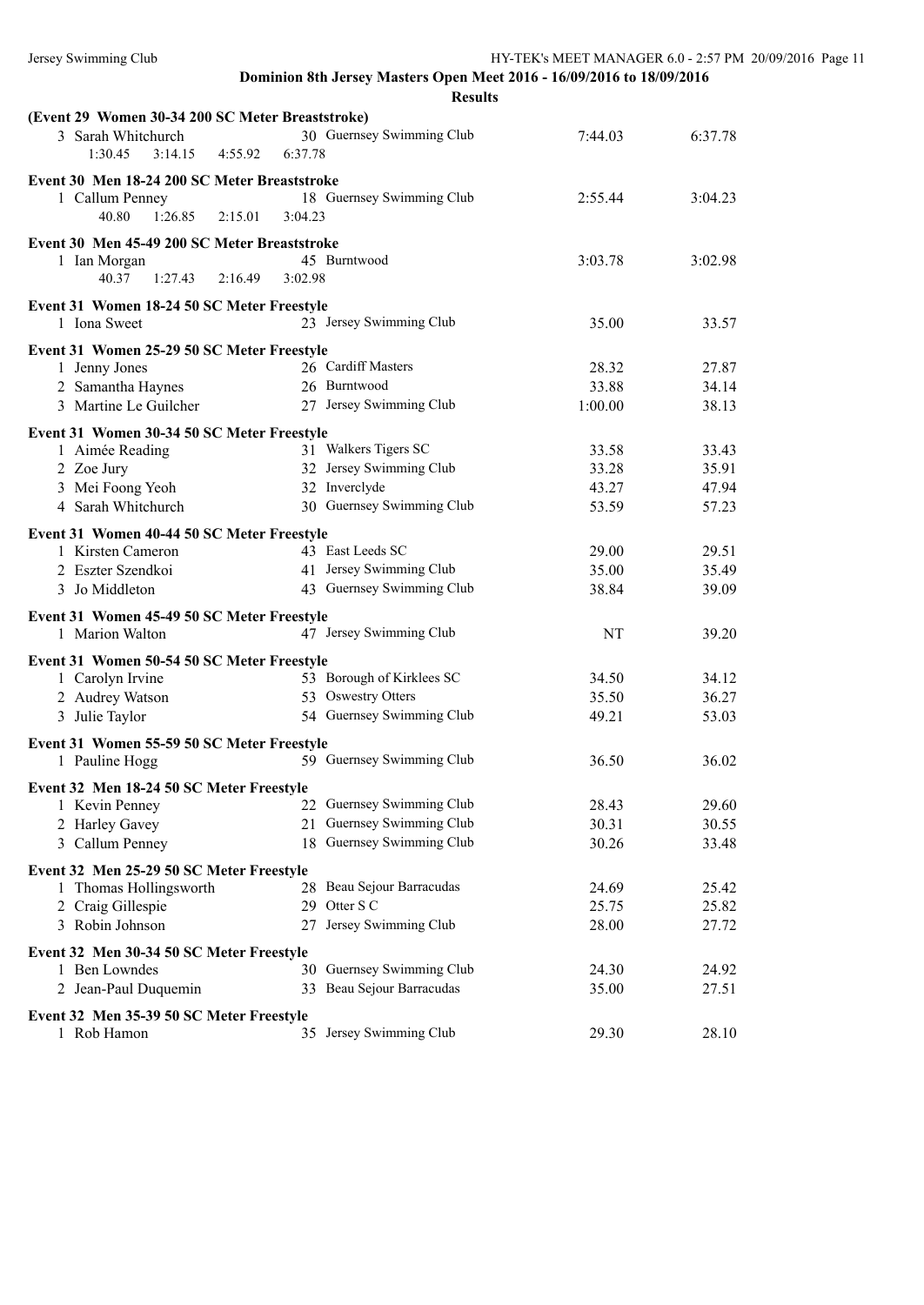| (Event 32 Men 35-39 50 SC Meter Freestyle)                  |                                                 |         |         |
|-------------------------------------------------------------|-------------------------------------------------|---------|---------|
| 2 Andy Truscott                                             | 35 Walkers Tigers SC                            | 29.99   | 28.59   |
| 3 Alex Williams                                             | 39 Jersey Swimming Club                         | 40.00   | 29.62   |
| 4 Christian Jury                                            | 35 Jersey Swimming Club                         | 33.23   | 34.28   |
| Event 32 Men 40-44 50 SC Meter Freestyle                    |                                                 |         |         |
| 1 Bryn Helps                                                | 41 Burntwood                                    | 27.48   | 28.00   |
| 2 Julian Sampson                                            | 42 None                                         | 34.00   | 28.46   |
| 3 Kevin Goodbody                                            | 42 None                                         | 35.00   | 29.97   |
| Event 32 Men 45-49 50 SC Meter Freestyle                    |                                                 |         |         |
| 1 Mike Short                                                | 47 None                                         | 30.00   | 27.18   |
| 2 Alexis Mansell                                            | 49 Beau Sejour Barracudas                       | 30.43   | 30.90   |
| 3 Gary Trehiou                                              | 45 Jersey Swimming Club                         | 32.50   | 32.40   |
| Event 32 Men 50-54 50 SC Meter Freestyle                    |                                                 |         |         |
| 1 Steven Blair                                              | 52 Jersey Swimming Club                         | 35.00   | 32.75   |
| 2 John Carnegie                                             | 53 Jersey Swimming Club                         | 40.00   | 33.56   |
| 3 Tony Wenlock                                              | 54 Guernsey Swimming Club                       | 40.89   | 44.00   |
| Event 32 Men 55-59 50 SC Meter Freestyle                    |                                                 |         |         |
| 1 Nick Moss                                                 | 57 Beau Sejour Barracudas                       | 35.19   | 34.53   |
|                                                             |                                                 |         |         |
| Event 32 Men 60-64 50 SC Meter Freestyle<br>1 Mike De Laune | 61 Guernsey Swimming Club                       | 41.00   | 39.71   |
| Event 32 Men 65-69 50 SC Meter Freestyle                    |                                                 |         |         |
| 1 Ian Benest                                                | 66 Jersey Swimming Club                         | 38.00   | 34.57   |
| Event 33 Men 45-49 400 SC Meter IM                          |                                                 |         |         |
| 1 Alexis Mansell                                            | 49 Beau Sejour Barracudas                       | 6:31.91 | 6:19.82 |
| 38.35<br>1:24.89<br>3:07.34                                 | 4:55.81<br>4:01.30<br>5:39.44<br>6:19.82        |         |         |
| Event 35 Women 18-24 25 SC Meter Butterfly                  |                                                 |         |         |
| 1 Iona Sweet                                                | 23 Jersey Swimming Club                         | NT      | 16.69   |
| Event 35 Women 25-29 25 SC Meter Butterfly                  |                                                 |         |         |
| 1 Martine Le Guilcher                                       | 27 Jersey Swimming Club                         | NT      | 20.32   |
|                                                             |                                                 |         |         |
| Event 35 Women 30-34 25 SC Meter Butterfly<br>1 Zoe Jury    | 32 Jersey Swimming Club                         | 18.03   | 18.09   |
|                                                             |                                                 |         |         |
| Event 35 Women 40-44 25 SC Meter Butterfly                  | 41 Jersey Swimming Club                         |         |         |
| 1 Eszter Szendkoi                                           | 43 Guernsey Swimming Club                       | 17.00   | 16.39   |
| 2 Jo Middleton                                              |                                                 | 23.14   | 23.10   |
| Event 35 Women 50-54 25 SC Meter Butterfly                  |                                                 |         |         |
| 1 Audrey Watson                                             | 53 Oswestry Otters                              | 17.80   | 18.24   |
|                                                             |                                                 |         |         |
| 2 Naomi Wakeford                                            | 53 Guernsey Swimming Club                       | 31.54   | 33.47   |
| Event 36 Men 30-34 25 SC Meter Butterfly                    |                                                 |         |         |
| 1 Ben Lowndes                                               | 30 Guernsey Swimming Club                       | 13.50   | 12.43   |
| 2 Jean-Paul Duquemin                                        | 33 Beau Sejour Barracudas                       | 15.00   | 13.42   |
|                                                             |                                                 |         |         |
| Event 36 Men 35-39 25 SC Meter Butterfly<br>1 Rob Hamon     | 35 Jersey Swimming Club                         | 15.50   | 13.97   |
| 2 Andy Truscott                                             | 35 Walkers Tigers SC<br>35 Jersey Swimming Club | 15.80   | 14.26   |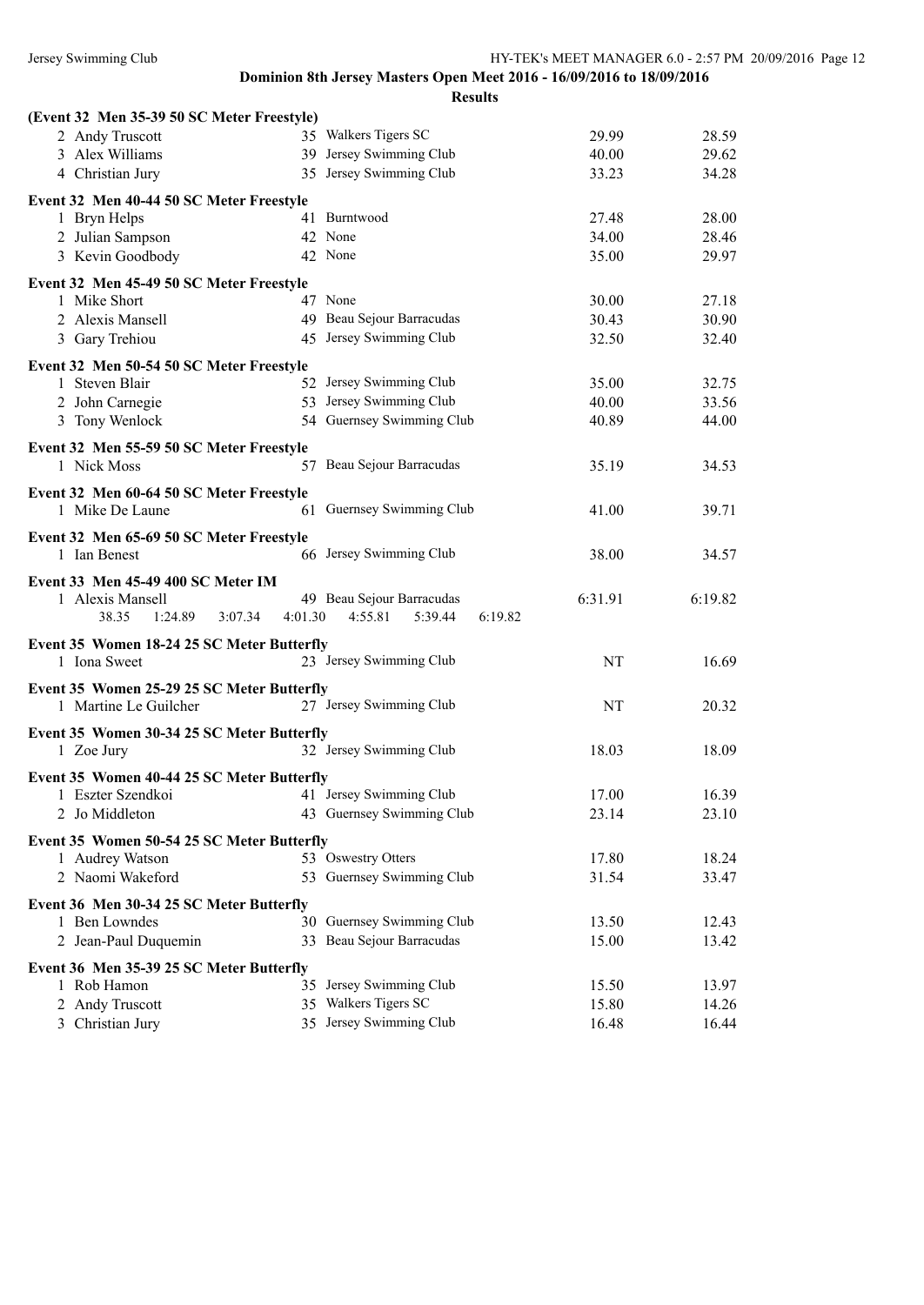| Event 36 Men 45-49 25 SC Meter Butterfly                            |                                                                          |       |                |
|---------------------------------------------------------------------|--------------------------------------------------------------------------|-------|----------------|
| 1 Mike Short                                                        | 47 None                                                                  | 15.00 | 13.74          |
| 2 Gary Trehiou                                                      | 45 Jersey Swimming Club                                                  | 15.00 | 15.32          |
| Event 36 Men 50-54 25 SC Meter Butterfly                            |                                                                          |       |                |
| 1 Steven Blair                                                      | 52 Jersey Swimming Club                                                  | 20.00 | 21.93          |
| Event 36 Men 60-64 25 SC Meter Butterfly                            |                                                                          |       |                |
| 1 Mike De Laune                                                     | 61 Guernsey Swimming Club                                                | 27.00 | 22.85          |
| Event 37 Women 18-24 25 SC Meter Freestyle                          |                                                                          |       |                |
| 1 Iona Sweet                                                        | 23 Jersey Swimming Club                                                  | 16.30 | 15.44          |
|                                                                     |                                                                          |       |                |
| Event 37 Women 25-29 25 SC Meter Freestyle<br>1 Martine Le Guilcher | 27 Jersey Swimming Club                                                  | 25.00 | 16.76          |
|                                                                     |                                                                          |       |                |
| Event 37 Women 30-34 25 SC Meter Freestyle                          |                                                                          |       |                |
| 1 Zoe Jury                                                          | 32 Jersey Swimming Club                                                  | 15.63 | 15.73          |
| Event 37 Women 40-44 25 SC Meter Freestyle                          |                                                                          |       |                |
| 1 Jo Middleton                                                      | 43 Guernsey Swimming Club                                                | 17.69 | 17.75          |
|                                                                     |                                                                          |       |                |
| Event 37 Women 50-54 25 SC Meter Freestyle                          | 53 Oswestry Otters                                                       |       |                |
| 1 Audrey Watson                                                     | 51 Jersey Swimming Club                                                  | 16.00 | 16.72<br>20.77 |
| 2 Ailie Paterson                                                    | 54 Guernsey Swimming Club                                                | NT    |                |
| 3 Julie Taylor                                                      |                                                                          | 24.20 | 24.45          |
| Event 38 Men 18-24 25 SC Meter Freestyle                            |                                                                          |       |                |
| 1 Kevin Penney                                                      | 22 Guernsey Swimming Club                                                | 13.00 | 13.56          |
| 2 Callum Penney                                                     | 18 Guernsey Swimming Club                                                | 15.00 | 13.66          |
| Event 38 Men 25-29 25 SC Meter Freestyle                            |                                                                          |       |                |
| 1 Robin Johnson                                                     | 27 Jersey Swimming Club                                                  | 13.00 | 12.87          |
|                                                                     |                                                                          |       |                |
| Event 38 Men 30-34 25 SC Meter Freestyle                            |                                                                          |       |                |
| 1 Jean-Paul Duquemin                                                | 33 Beau Sejour Barracudas                                                | 15.00 | 12.72          |
| --- Ben Lowndes                                                     | 30 Guernsey Swimming Club                                                | 13.00 | DQ             |
|                                                                     | 5.3 Totally submerged (except for 1st 15m at start and turn) during race |       |                |
| Event 38 Men 35-39 25 SC Meter Freestyle                            |                                                                          |       |                |
| 1 Rob Hamon                                                         | 35 Jersey Swimming Club                                                  | 13.13 | 12.31          |
| 2 Andy Truscott                                                     | 35 Walkers Tigers SC                                                     | 15.80 | 13.44          |
| 3 Christian Jury                                                    | 35 Jersey Swimming Club                                                  | 14.36 | 14.57          |
| Event 38 Men 40-44 25 SC Meter Freestyle                            |                                                                          |       |                |
| 1 Julian Sampson                                                    | 42 None                                                                  | 15.00 | 13.15          |
| 2 Kevin Goodbody                                                    | 42 None                                                                  | 15.00 | 13.16          |
|                                                                     |                                                                          |       |                |
| Event 38 Men 45-49 25 SC Meter Freestyle                            |                                                                          |       |                |
| 1 Mike Short                                                        | 47 None                                                                  | 14.00 | 13.47          |
| 2 Gary Trehiou                                                      | 45 Jersey Swimming Club                                                  | 14.00 | 14.77          |
| Event 38 Men 50-54 25 SC Meter Freestyle                            |                                                                          |       |                |
| 1 Steven Blair                                                      | 52 Jersey Swimming Club                                                  | 15.00 | 14.90          |
| 2 Tony Wenlock                                                      | 54 Guernsey Swimming Club                                                | 20.00 | 17.98          |
| Event 38 Men 60-64 25 SC Meter Freestyle                            |                                                                          |       |                |
| 1 Mike De Laune                                                     | 61 Guernsey Swimming Club                                                | 20.00 | 17.78          |
|                                                                     |                                                                          |       |                |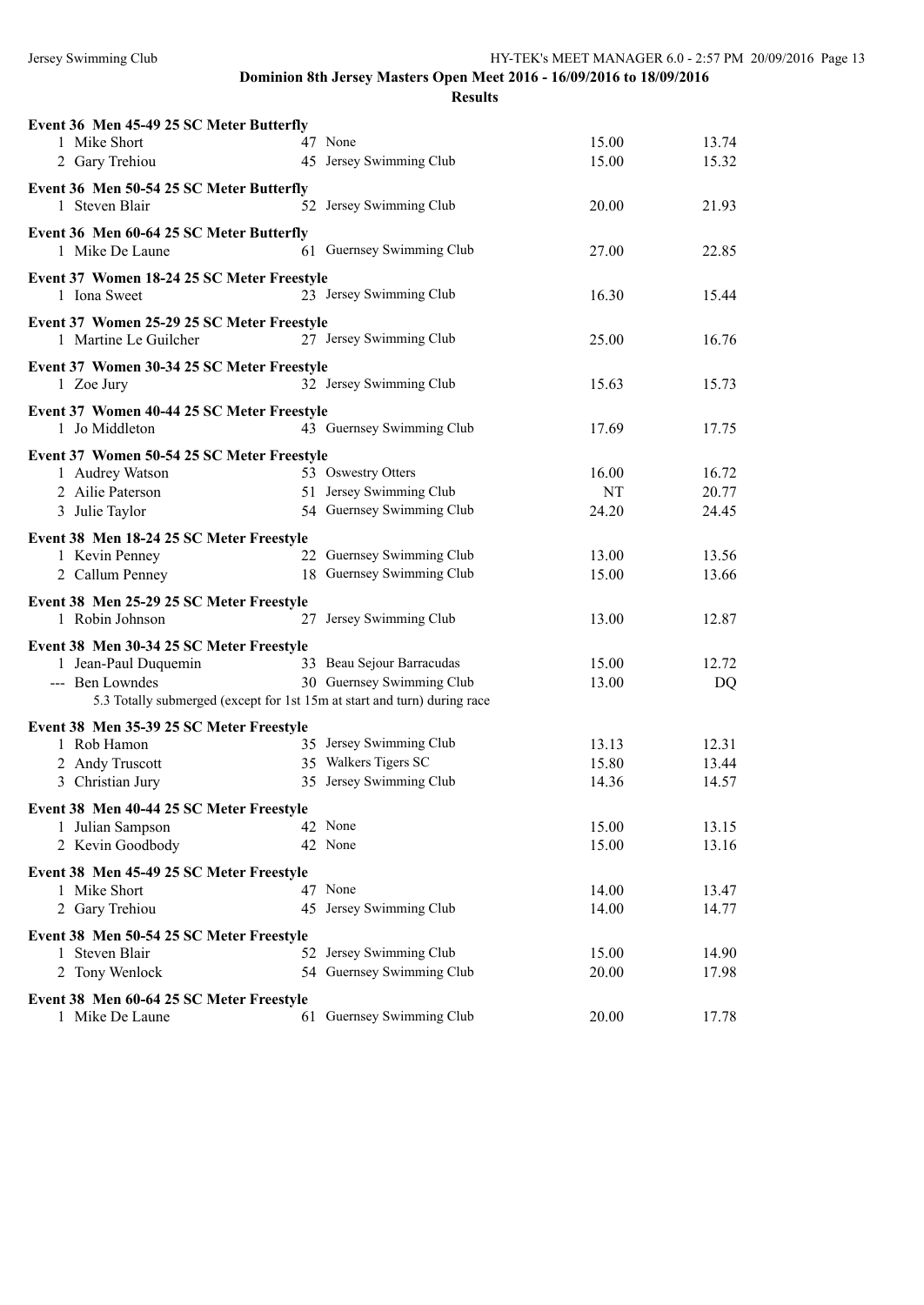| Event 38 Men 65-69 25 SC Meter Freestyle<br>66 Jersey Swimming Club<br>1 Ian Benest                                                                                                                                                                                                                         | 18.00                         | 15.88                         |
|-------------------------------------------------------------------------------------------------------------------------------------------------------------------------------------------------------------------------------------------------------------------------------------------------------------|-------------------------------|-------------------------------|
| Event 39 Women 30-34 200 SC Meter Backstroke<br>1 Fiona Kinsella<br>32 Trojen<br>1:58.80<br>2:40.60<br>37.65<br>1:17.86                                                                                                                                                                                     | 2:51.74                       | 2:40.60                       |
| Event 39 Women 50-54 200 SC Meter Backstroke<br>51 Cardiff Masters<br>1 Allie Price<br>39.58<br>1:22.38<br>2:07.03<br>2:51.54<br>53 Borough of Kirklees SC<br>2 Carolyn Irvine<br>40.87<br>1:26.59<br>2:59.12<br>2:13.43<br>3 Naomi Wakeford<br>53 Guernsey Swimming Club<br>3:29.30<br>4:39.20<br>2:18.13  | 2:45.00<br>3:00.00<br>4:31.27 | 2:51.54<br>2:59.12<br>4:39.20 |
| Event 40 Men 18-24 200 SC Meter Backstroke<br>1 Oliver Nightingale<br>21 Beau Sejour Barracudas<br>31.39 1:06.96<br>2:22.02<br>1:44.22<br>22 Guernsey Swimming Club<br>2 Kevin Penney<br>35.39 1:12.62<br>2:28.93<br>1:50.62<br>18 Guernsey Swimming Club<br>3 Callum Penney<br>38.47<br>1:21.78<br>2:44.79 | 2:20.00<br>2:22.16<br>2:37.25 | 2:22.02<br>2:28.93<br>2:44.79 |
| Event 40 Men 25-29 200 SC Meter Backstroke<br>28 Beau Sejour Barracudas<br>1 Thomas Hollingsworth<br>1:36.58<br>2:10.43<br>30.14<br>1:02.88                                                                                                                                                                 | 2:10.27                       | 2:10.43                       |
| Event 40 Men 35-39 200 SC Meter Backstroke<br>35 Beau Sejour Barracudas<br>1 Marcus O'Neill<br>41.28<br>$1:24.62$ $2:10.38$<br>2:56.52                                                                                                                                                                      | 3:00.00                       | 2:56.52                       |
| Event 41 Women 18-24 50 SC Meter Butterfly<br>23 Jersey Swimming Club<br>1 Iona Sweet                                                                                                                                                                                                                       | 40.00                         | 40.13                         |
| Event 41 Women 25-29 50 SC Meter Butterfly<br>29 Jersey Swimming Club<br>1 Kimberley Durno                                                                                                                                                                                                                  | 38.00                         | 36.33                         |
| Event 41 Women 30-34 50 SC Meter Butterfly<br>32 Inverclyde<br>1 Mei Foong Yeoh                                                                                                                                                                                                                             | 52.19                         | 57.09                         |
| Event 41 Women 40-44 50 SC Meter Butterfly<br>1 Eszter Szendkoi<br>41 Jersey Swimming Club                                                                                                                                                                                                                  | 36.00                         | 35.66                         |
| Event 41 Women 50-54 50 SC Meter Butterfly<br>53 Oswestry Otters<br>1 Audrey Watson                                                                                                                                                                                                                         | 38.80                         | 41.24                         |
| Event 41 Women 85-89 50 SC Meter Butterfly<br>85 Kings Cormorants SC<br>1 Jane Asher                                                                                                                                                                                                                        | 1:00.00                       | 52.64                         |
| Event 42 Men 25-29 50 SC Meter Butterfly<br>29 Otter S C<br>1 Craig Gillespie<br>2 Thomas Hollingsworth<br>28 Beau Sejour Barracudas                                                                                                                                                                        | 27.70<br>27.18                | 27.92<br>29.35                |
| Event 42 Men 30-34 50 SC Meter Butterfly<br>30 Guernsey Swimming Club<br>1 Ben Lowndes<br>33 Beau Sejour Barracudas<br>2 Jean-Paul Duquemin                                                                                                                                                                 | 26.90<br>30.37                | 27.13<br>30.23                |
| Event 42 Men 35-39 50 SC Meter Butterfly<br>1 Rob Hamon<br>35 Jersey Swimming Club                                                                                                                                                                                                                          | 35.30                         | 30.92                         |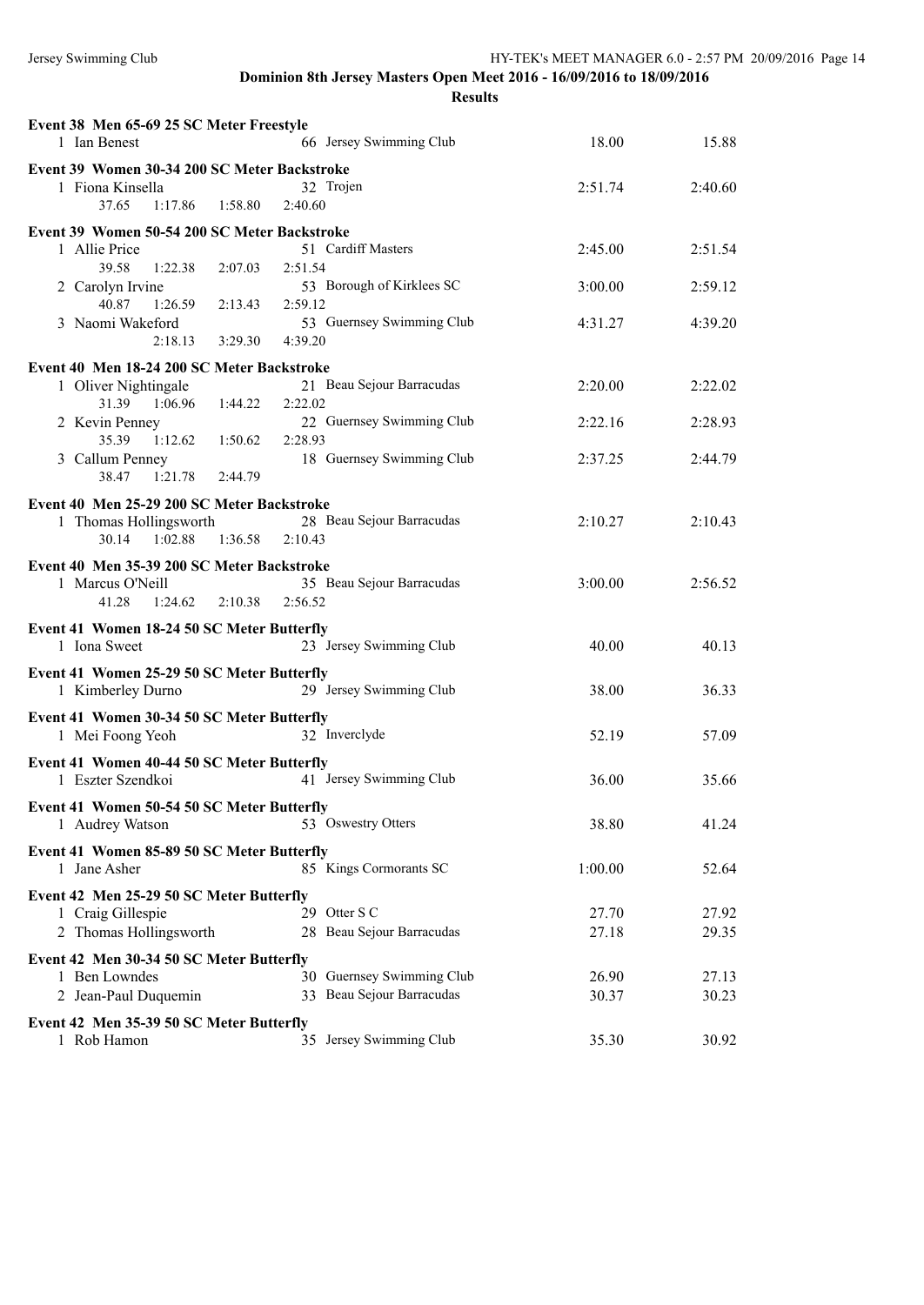| (Event 42 Men 35-39 50 SC Meter Butterfly)<br>2 Andy Truscott                     |         | 35 Walkers Tigers SC      | 33.40   | 31.54   |
|-----------------------------------------------------------------------------------|---------|---------------------------|---------|---------|
| Event 42 Men 40-44 50 SC Meter Butterfly<br>1 Kevin Goodbody                      | 42 None |                           | 40.00   | 35.96   |
| Event 42 Men 45-49 50 SC Meter Butterfly<br>1 Mike Short                          | 47 None |                           | 32.00   | 29.56   |
| Event 42 Men 50-54 50 SC Meter Butterfly<br>1 John Carnegie                       |         | 53 Jersey Swimming Club   | NT      | 40.63   |
| Event 43 Women 25-29 100 SC Meter Freestyle<br>1 Jenny Jones<br>29.12<br>1:00.70  |         | 26 Cardiff Masters        | 1:00.58 | 1:00.70 |
| Event 43 Women 30-34 100 SC Meter Freestyle<br>1 Zoe Jury<br>40.93<br>1:28.13     |         | 32 Jersey Swimming Club   | 1:20.58 | 1:28.13 |
| Event 43 Women 40-44 100 SC Meter Freestyle<br>1 Jo Middleton<br>40.92<br>1:27.13 |         | 43 Guernsey Swimming Club | 1:27.95 | 1:27.13 |
| Event 43 Women 50-54 100 SC Meter Freestyle<br>1 Julie Taylor<br>56.25<br>2:01.11 |         | 54 Guernsey Swimming Club | 1:53.67 | 2:01.11 |
| Event 43 Women 55-59 100 SC Meter Freestyle<br>1 Karen Jennings<br>37.79 1:19.10  |         | 59 Derby Swimming Club    | 1:18.00 | 1:19.10 |
| Event 44 Men 18-24 100 SC Meter Freestyle<br>1 Harley Gavey<br>32.76<br>1:08.93   |         | 21 Guernsey Swimming Club | 1:10.34 | 1:08.93 |
| Event 44 Men 25-29 100 SC Meter Freestyle<br>1 Craig Gillespie<br>27.12<br>56.49  |         | 29 Otter S C              | 56.00   | 56.49   |
| 2 Robin Johnson<br>1:02.87<br>29.24                                               |         | 27 Jersey Swimming Club   | 1:00.00 | 1:02.87 |
| Event 44 Men 30-34 100 SC Meter Freestyle<br>1 Ben Lowndes<br>26.10 55.10         |         | 30 Guernsey Swimming Club | 53.80   | 55.10   |
| Event 44 Men 35-39 100 SC Meter Freestyle<br>1 Richard Philips                    |         | 39 Walkers Tigers SC      | 59.00   | 57.28   |
| 26.91<br>57.28<br>2 Rob Hamon                                                     |         | 35 Jersey Swimming Club   | 1:08.90 | 1:06.98 |
| 31.72<br>1:06.98<br>3 Andy Truscott                                               |         | 35 Walkers Tigers SC      | 1:08.30 | 1:21.17 |
| Event 44 Men 40-44 100 SC Meter Freestyle<br>1 Julian Sampson<br>30.53 1:06.30    | 42 None |                           | 1:14.00 | 1:06.30 |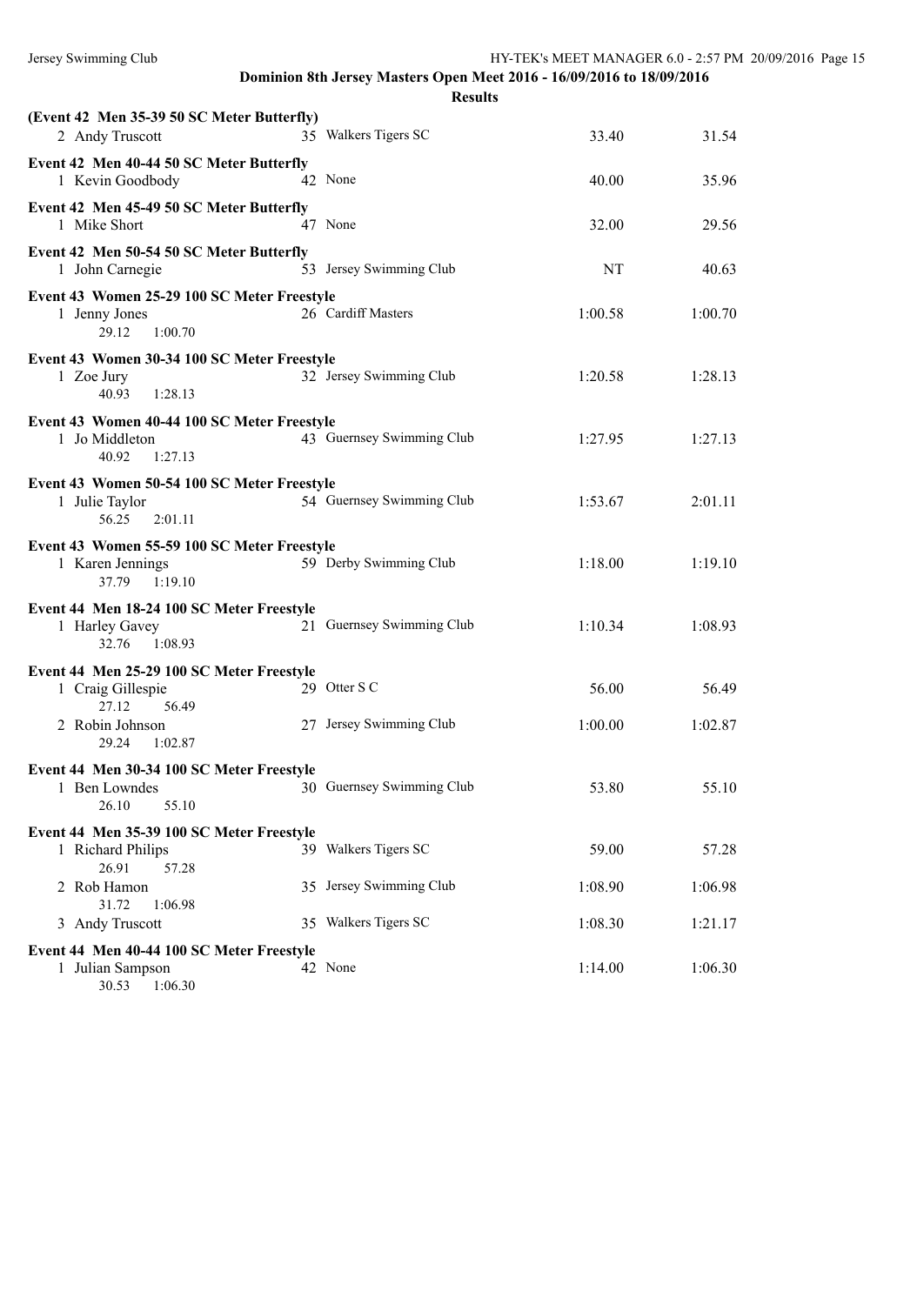| Event 44 Men 45-49 100 SC Meter Freestyle<br>1 Mike Short<br>30.00 | 47 None                                     | 1:03.00  | 1:02.77  |    |
|--------------------------------------------------------------------|---------------------------------------------|----------|----------|----|
| 1:02.77<br>2 Gary Trehiou<br>36.12<br>1:17.03                      | 45 Jersey Swimming Club                     | 1:15.00  | 1:17.03  |    |
| Event 44 Men 50-54 100 SC Meter Freestyle                          |                                             |          |          |    |
| 1 Stephen Atherley<br>29.06<br>1:00.17                             | 50 Walkers Tigers SC                        | 1:00.00  | 1:00.17  |    |
| 2 John Carnegie<br>1:16.01<br>36.67                                | 53 Jersey Swimming Club                     | 1:15.00  | 1:16.01  |    |
| Event 44 Men 60-64 100 SC Meter Freestyle                          |                                             |          |          |    |
| 1 Mike De Laune<br>46.76<br>1:39.13                                | 61 Guernsey Swimming Club                   | 1:36.00  | 1:39.13  |    |
| Event 45 Women 35-39 1k With wetsuit Open Water                    |                                             |          |          |    |
| 1 Natalie Kemp                                                     | 36 None                                     | NT       | 24:13.86 |    |
|                                                                    |                                             |          |          |    |
| Event 45 Women 40-44 1k With wetsuit Open Water                    |                                             |          |          |    |
| 1 Mirna Thomas                                                     | 42 None                                     | NT       | 22:40.22 |    |
| Event 45 Women 18-49 1k With wetsuit Open Water                    |                                             |          |          |    |
| 1 Mirna Thomas                                                     | 42 None                                     | NT       | 22:40.22 |    |
| 2 Natalie Kemp                                                     | 36 None                                     | NT       | 24:13.86 |    |
| Event 46 Women 18-24 1k Without wetsuit Open Water                 |                                             |          |          |    |
| 1 Jo Cabot                                                         | 24 None                                     | NT       | 24:08.51 | 20 |
| Event 46 Women 40-44 1k Without wetsuit Open Water                 |                                             |          |          |    |
| --- Jo Middleton                                                   | 43 Guernsey Swimming Club                   | NT       | DQ       |    |
| Event 46 Women 18-49 1k Without wetsuit Open Water                 |                                             |          |          |    |
| 1 Marion Walton                                                    | 47 Jersey Swimming Club                     | NT       | 22:20.84 |    |
| 2 Jo Cabot                                                         | 24 None                                     | NT       | 24:08.51 |    |
| --- Jo Middleton                                                   | 43 Guernsey Swimming Club                   | NT       | DQ       |    |
|                                                                    |                                             |          |          |    |
| Event 46 Women 45-49 1k Without wetsuit Open Water                 | 47 Jersey Swimming Club                     |          |          |    |
| 1 Marion Walton                                                    |                                             | NT       | 22:20.84 | 20 |
| Event 46 Women 50-54 1k Without wetsuit Open Water                 |                                             |          |          |    |
| 1 Carolyn Irvine                                                   | 53 Borough of Kirklees SC                   | NT       | 19:12.46 | 20 |
| 2 Jemma Jelley                                                     | 54 None                                     | NT       | 25:19.27 | 17 |
| --- Julie Taylor                                                   | 54 Guernsey Swimming Club                   | NT       | DQ       |    |
| Event 46 Women 65-69 1k Without wetsuit Open Water                 |                                             |          |          |    |
| 1 Sylvia Trehiou                                                   | 69 Jersey Long Distance Swimming            | NT       | 32:18.64 | 20 |
|                                                                    |                                             |          |          |    |
| Event 46 Women 50 & Over 1k Without wetsuit Open Water             | 53 Borough of Kirklees SC                   |          |          |    |
| 1 Carolyn Irvine                                                   |                                             | NT       | 19:12.46 |    |
| 2 Jemma Jelley                                                     | 54 None<br>69 Jersey Long Distance Swimming | NT       | 25:19.27 |    |
| 3 Sylvia Trehiou<br>--- Julie Taylor                               | 54 Guernsey Swimming Club                   | NT<br>NT | 32:18.64 |    |
|                                                                    |                                             |          | DQ       |    |
| Event 48 Men 35-39 1k Without wetsuit Open Water                   |                                             |          |          |    |
| 1 Alex Williams                                                    | 39 Jersey Swimming Club                     | NT       | 18:35.83 |    |
| Event 48 Men 18-49 1k Without wetsuit Open Water                   |                                             |          |          |    |
| 1 Robert Taylor                                                    | 46 Jersey Water Polo Association            | NT       | 17:28.95 |    |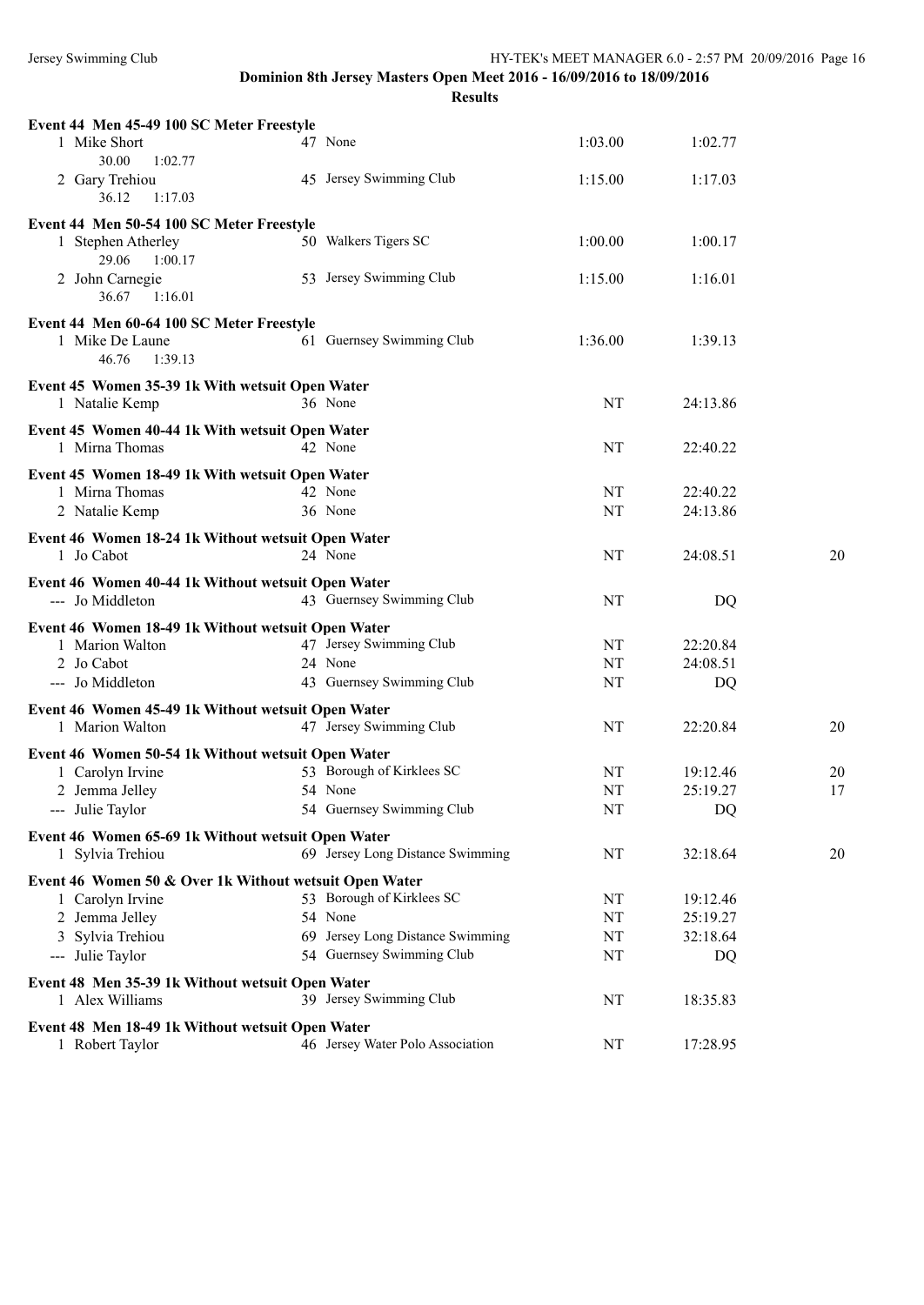| (Event 48 Men 18-49 1k Without wetsuit Open Water)     |                                  |           |            |
|--------------------------------------------------------|----------------------------------|-----------|------------|
| 2 Alex Williams                                        | 39 Jersey Swimming Club          | NT        | 18:35.83   |
| --- Greg Powell                                        | 47 Jersey Water Polo Association | NT        | DQ         |
| Event 48 Men 45-49 1k Without wetsuit Open Water       |                                  |           |            |
| 1 Robert Taylor                                        | 46 Jersey Water Polo Association | NT        | 17:28.95   |
| --- Greg Powell                                        | 47 Jersey Water Polo Association | NT        | DQ         |
|                                                        |                                  |           |            |
| Event 48 Men 50-54 1k Without wetsuit Open Water       |                                  |           |            |
| 1 Stephen Atherley                                     | 50 Walkers Tigers SC             | NT        | 16:23.78   |
| Event 48 Men 60-64 1k Without wetsuit Open Water       |                                  |           |            |
| 1 Mike De Laune                                        | 61 Guernsey Swimming Club        | NT        | 24:28.52   |
| Event 48 Men 50 & Over 1k Without wetsuit Open Water   |                                  |           |            |
| 1 Stephen Atherley                                     | 50 Walkers Tigers SC             | NT        | 16:23.78   |
| 2 Mike De Laune                                        | 61 Guernsey Swimming Club        | NT        | 24:28.52   |
|                                                        |                                  |           |            |
| Event 49 Women 30-34 3k Without wetsuit Open Water     |                                  |           |            |
| 1 Mei Foong Yeoh                                       | 32 Inverclyde                    | NT        | 1:04:32.02 |
| Event 49 Women 35-39 3k Without wetsuit Open Water     |                                  |           |            |
| 1 Claire Moulson                                       | 35 Jersey Swimming Club          | NT        | 56:10.82   |
| 2 Katie Norris                                         | 36 Guernsey Swimming Club        | NT        | 1:04:38.51 |
|                                                        |                                  |           |            |
| Event 49 Women 18-49 3k Without wetsuit Open Water     |                                  |           |            |
| 1 Claire Moulson                                       | 35 Jersey Swimming Club          | NT        | 56:10.82   |
| 2 Mei Foong Yeoh                                       | 32 Inverclyde                    | NT        | 1:04:32.02 |
| 3 Katie Norris                                         | 36 Guernsey Swimming Club        | NT        | 1:04:38.51 |
| Event 49 Women 50-54 3k Without wetsuit Open Water     |                                  |           |            |
| 1 Hayley Butlin                                        | 50 Jersey Long Distance Swimming | NT        | 56:51.12   |
|                                                        |                                  |           |            |
| Event 49 Women 60-64 3k Without wetsuit Open Water     |                                  |           |            |
| 1 Dee Richards                                         | 62 Jersey Long Distance Swimming | NT        | 1:10:41.71 |
| Event 49 Women 50 & Over 3k Without wetsuit Open Water |                                  |           |            |
| 1 Hayley Butlin                                        | 50 Jersey Long Distance Swimming | NT        | 56:51.12   |
| 2 Dee Richards                                         | 62 Jersey Long Distance Swimming | NT        | 1:10:41.71 |
|                                                        |                                  |           |            |
| Event 50 Women 40-44 3k With wetsuit Open Water        | 41 Jersey Swimming Club          | NT        |            |
| --- Eszter Szendkoi                                    |                                  |           | DQ         |
| Event 50 Women 18-49 3k With wetsuit Open Water        |                                  |           |            |
| --- Eszter Szendkoi 41 Jersey Swimming Club            |                                  | $\rm{NT}$ | DQ         |
| Event 50 Women 60-64 3k With wetsuit Open Water        |                                  |           |            |
| 1 Jane Le Quesne                                       | 63 Jersey Swimming Club          | NT        | 1:00:24.63 |
|                                                        |                                  |           |            |
| Event 50 Women 50 & Over 3k With wetsuit Open Water    |                                  |           |            |
| 1 Jane Le Quesne                                       | 63 Jersey Swimming Club          | NT        | 1:00:24.63 |
| Event 51 Men 35-39 3k Without wetsuit Open Water       |                                  |           |            |
| 1 Matthew Berry                                        | 37 Jersey Swimming Club          | NT        | 57:59.58   |
|                                                        |                                  |           |            |
| Event 51 Men 18-49 3k Without wetsuit Open Water       |                                  |           |            |
| 1 Greg Woods                                           | 45 Jersey Swimming Club          | NT        | 49:54.89   |
| 2 Matthew Berry                                        | 37 Jersey Swimming Club          | NT        | 57:59.58   |
| 3 Digby Ellis-Brecknell                                | 46 None                          | NT        | 58:18.40   |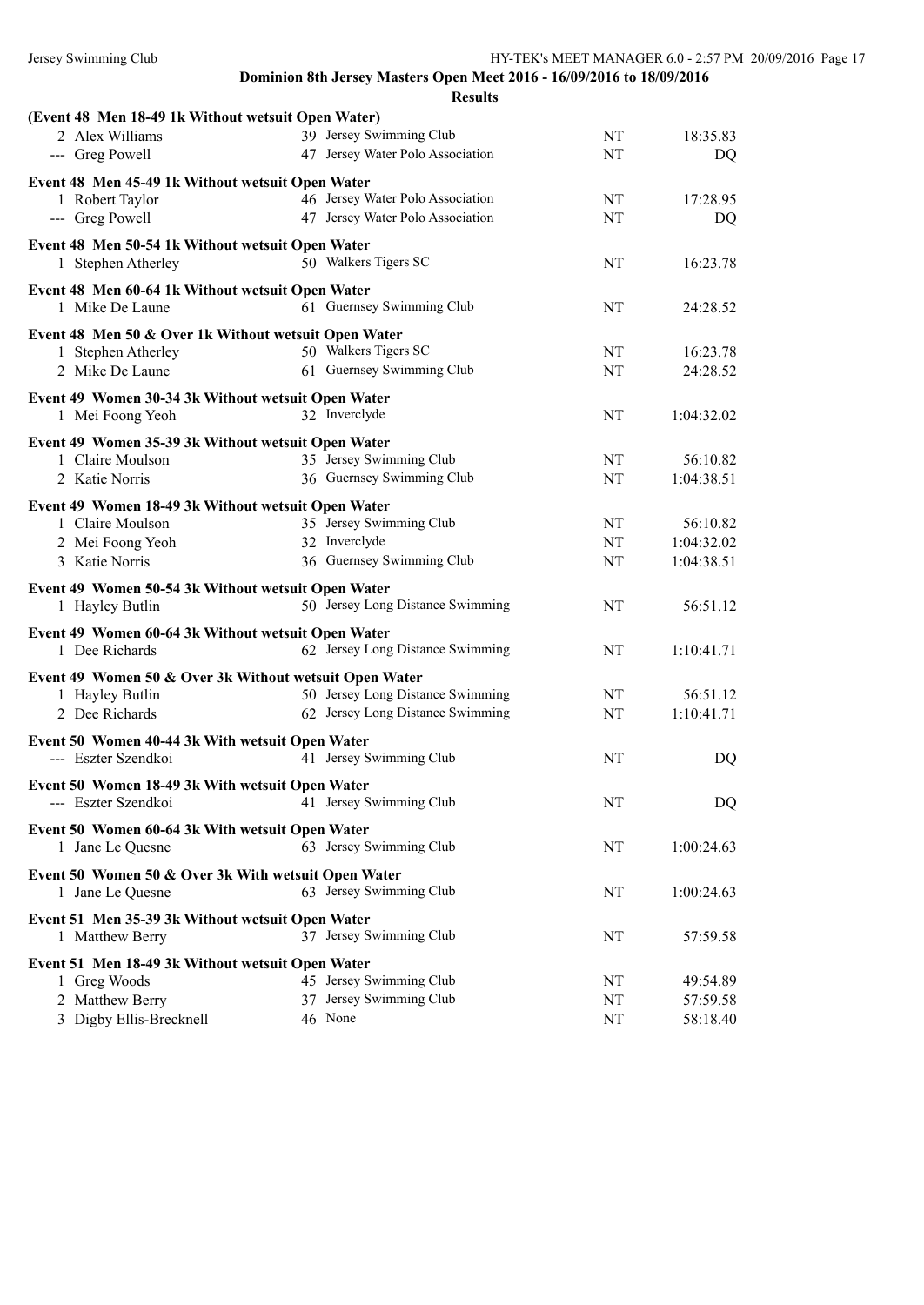| (Event 51 Men 18-49 3k Without wetsuit Open Water)     |                                  |    |            |  |
|--------------------------------------------------------|----------------------------------|----|------------|--|
| --- Phil Labey                                         | 47 Jersey Swimming Club          | NT | DQ         |  |
| Event 51 Men 45-49 3k Without wetsuit Open Water       |                                  |    |            |  |
| 1 Greg Woods                                           | 45 Jersey Swimming Club          | NT | 49:54.89   |  |
| 2 Digby Ellis-Brecknell                                | 46 None                          | NT | 58:18.40   |  |
| --- Phil Labey                                         | 47 Jersey Swimming Club          | NT | DQ         |  |
| Event 51 Men 50-54 3k Without wetsuit Open Water       |                                  |    |            |  |
| 1 Steve Holley                                         | 54 Jersey Long Distance Swimming | NT | 1:11:41.71 |  |
| --- Ben Cooke                                          | 53 Jersey Swimming Club          | NT | DQ         |  |
| Event 51 Men 55-59 3k Without wetsuit Open Water       |                                  |    |            |  |
| 1 Gary Le Neveu                                        | 57 Jersey Swimming Club          | NT | 55:13.02   |  |
| 2 Martin Powell                                        | 58 Jersey Long Distance Swimming | NT | 1:08:24.07 |  |
| Event 51 Men 60-64 3k Without wetsuit Open Water       |                                  |    |            |  |
| 1 Brian Williams                                       | 60 None                          | NT | 1:04:55.62 |  |
| Event 51 Men 50 & Over 3k Without wetsuit Open Water   |                                  |    |            |  |
| 1 Gary Le Neveu                                        | 57 Jersey Swimming Club          | NT | 55:13.02   |  |
| 2 Brian Williams                                       | 60 None                          | NT | 1:04:55.62 |  |
| 3 Martin Powell                                        | 58 Jersey Long Distance Swimming | NT | 1:08:24.07 |  |
| 4 Steve Holley                                         | 54 Jersey Long Distance Swimming | NT | 1:11:41.71 |  |
| --- Ben Cooke                                          | 53 Jersey Swimming Club          | NT | DQ         |  |
| Event 53 Women 25-29 5k Without wetsuit Open Water     |                                  |    |            |  |
| 1 Alice Harvey                                         | 25 Jersey Long Distance Swimming | NT | 1:26:02.39 |  |
| Event 53 Women 40-44 5k Without wetsuit Open Water     |                                  |    |            |  |
| 1 Kirsten Cameron                                      | 43 East Leeds SC                 | NT | 1:00:25.03 |  |
| Event 53 Women 18-49 5k Without wetsuit Open Water     |                                  |    |            |  |
| 1 Kirsten Cameron                                      | 43 East Leeds SC                 | NT | 1:00:25.03 |  |
| 2 Alice Harvey                                         | 25 Jersey Long Distance Swimming | NT | 1:26:02.39 |  |
| 3 Julie Bree                                           | 46 Jersey Long Distance Swimming | NT | 1:36:42.89 |  |
| 4 Karen Gallichan                                      | 48 Jersey Long Distance Swimming | NT | 1:51:21.84 |  |
| --- Wendy Trehiou                                      | 47 Jersey Long Distance Swimming | NT | DQ         |  |
| --- Linda Breen                                        | 46 Jersey Long Distance Swimming | NT | DQ         |  |
| Event 53 Women 45-49 5k Without wetsuit Open Water     |                                  |    |            |  |
| 1 Julie Bree                                           | 46 Jersey Long Distance Swimming | NT | 1:36:42.89 |  |
| 2 Karen Gallichan                                      | 48 Jersey Long Distance Swimming | NT | 1:51:21.84 |  |
| --- Wendy Trehiou                                      | 47 Jersey Long Distance Swimming | NT | DQ         |  |
| --- Linda Breen                                        | 46 Jersey Long Distance Swimming | NT | DQ         |  |
| Event 53 Women 50-54 5k Without wetsuit Open Water     |                                  |    |            |  |
| 1 Naomi Wakeford                                       | 53 Guernsey Swimming Club        | NT | 1:56:28.19 |  |
| Event 53 Women 50 & Over 5k Without wetsuit Open Water |                                  |    |            |  |
| 1 Naomi Wakeford                                       | 53 Guernsey Swimming Club        | NT | 1:56:28.19 |  |
| Event 54 Women 55-59 5k With wetsuit Open Water        |                                  |    |            |  |
| 1 Susan Coombes                                        | 59 Jersey Swimming Club          | NT | 1:48:27.07 |  |
| Event 54 Women 50 & Over 5k With wetsuit Open Water    |                                  |    |            |  |
| 1 Susan Coombes                                        | 59 Jersey Swimming Club          | NT | 1:48:27.07 |  |